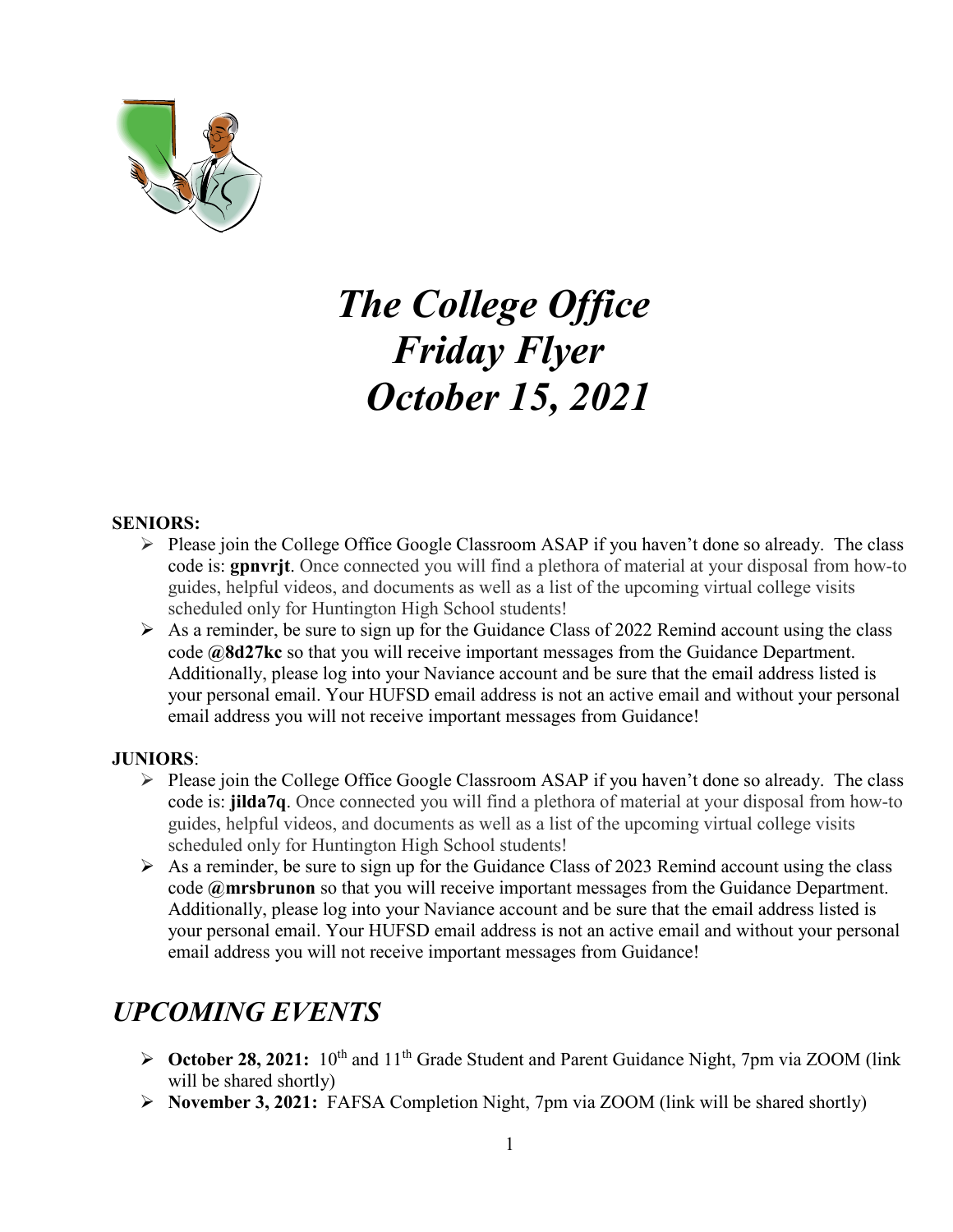# *UPCOMING STANDARDIZED TESTS*

 $\blacktriangleright$ 

### **SAT and Subject Tests Test Dates (Registration Deadlines)**

| November $6th$           | register by October $8th$ (10/26 with late fee)    |
|--------------------------|----------------------------------------------------|
| December 4 <sup>th</sup> | register by November $4th$ (11/23 with late fee)   |
| March $12^{th}$          | register by February $11^{th}$ (3/1 with late fee) |
| May $7th$                | register by April $8th$ (4/26 with late fee)       |
| June $4th$               | register by May $5th$ (5/25 with late fee)         |
|                          | To register: www.collegeboard.org                  |

### **ACT Test Dates (Registration Deadlines)**

| December $11th$                   | register by November $5th$ (11/19 with late fee)      |
|-----------------------------------|-------------------------------------------------------|
| February 12 <sup>th</sup>         | register by January $7th$ (1/21 with late fee)        |
| April $2nd$                       | register by February $25th$ (3/11 with late fee)      |
| June $11th$                       | register by May $6th$ (5/20 with late fee)            |
| July $16^{\text{th}}$             | register by June 17 <sup>th</sup> (6/4 with late fee) |
| ***No July ACT available in NY*** |                                                       |
| To register: www.actstudent.org   |                                                       |

### *Virtual College Admission Representative Visits*

Seniors and Juniors with an interest in any of the following colleges are encouraged to register for the virtual admission meeting which will be hosted by the college's admission counselor. Simply log into your Naviance account and scroll through the list of colleges in the What's New section. Click on more info then register (top right corner). Once registered, you will receive a reminder email five days prior to the virtual meeting. Students who do not preregister are still permitted to attend the virtual meeting. The meeting code (via ZOOM or Google Meet depending on the college preference) will be available 15 minutes prior to the meeting and can be found on Naviance, by following the steps above.

| Date     | <b>Start</b>       | End              | College                                   |
|----------|--------------------|------------------|-------------------------------------------|
| 10/15/21 | 3:00 <sub>pm</sub> | $3:45$ pm        | CUNY John Jay College of Criminal Justice |
| 10/15/21 | $4:00 \text{pm}$   | $4:45 \text{pm}$ | Johns Hopkins University                  |
| 10/15/21 | $5:00 \text{pm}$   | $5:45 \text{pm}$ | <b>Clemson University</b>                 |
| 10/15/21 | $6:00 \text{pm}$   | $6:45$ pm        | <b>Roger Williams University</b>          |
| 10/18/21 | $3:00 \text{pm}$   | $3:45 \text{pm}$ | St. Thomas Aquinas College                |
| 10/18/21 | 4:00 <sub>pm</sub> | $4:45$ pm        | North Carolina State University-Raleigh   |
| 10/18/21 | $5:00 \text{pm}$   | $5:45 \text{pm}$ | Saint Michael's College                   |
| 10/18/21 | $6:00 \text{pm}$   | $6:45$ pm        | <b>SUNY University at Albany</b>          |
| 10/19/21 | $3:00 \text{pm}$   | $3:45$ pm        | <b>Boston University</b>                  |
| 10/19/21 | 4:00 <sub>pm</sub> | $4:45 \text{pm}$ | <b>St. Lawrence University</b>            |
| 10/20/21 | $3:00 \text{pm}$   | $3:45 \text{pm}$ | University of Wisconsin – Madison         |
| 10/20/21 | $5:00 \text{pm}$   | $5:45$ pm        | Tulane University                         |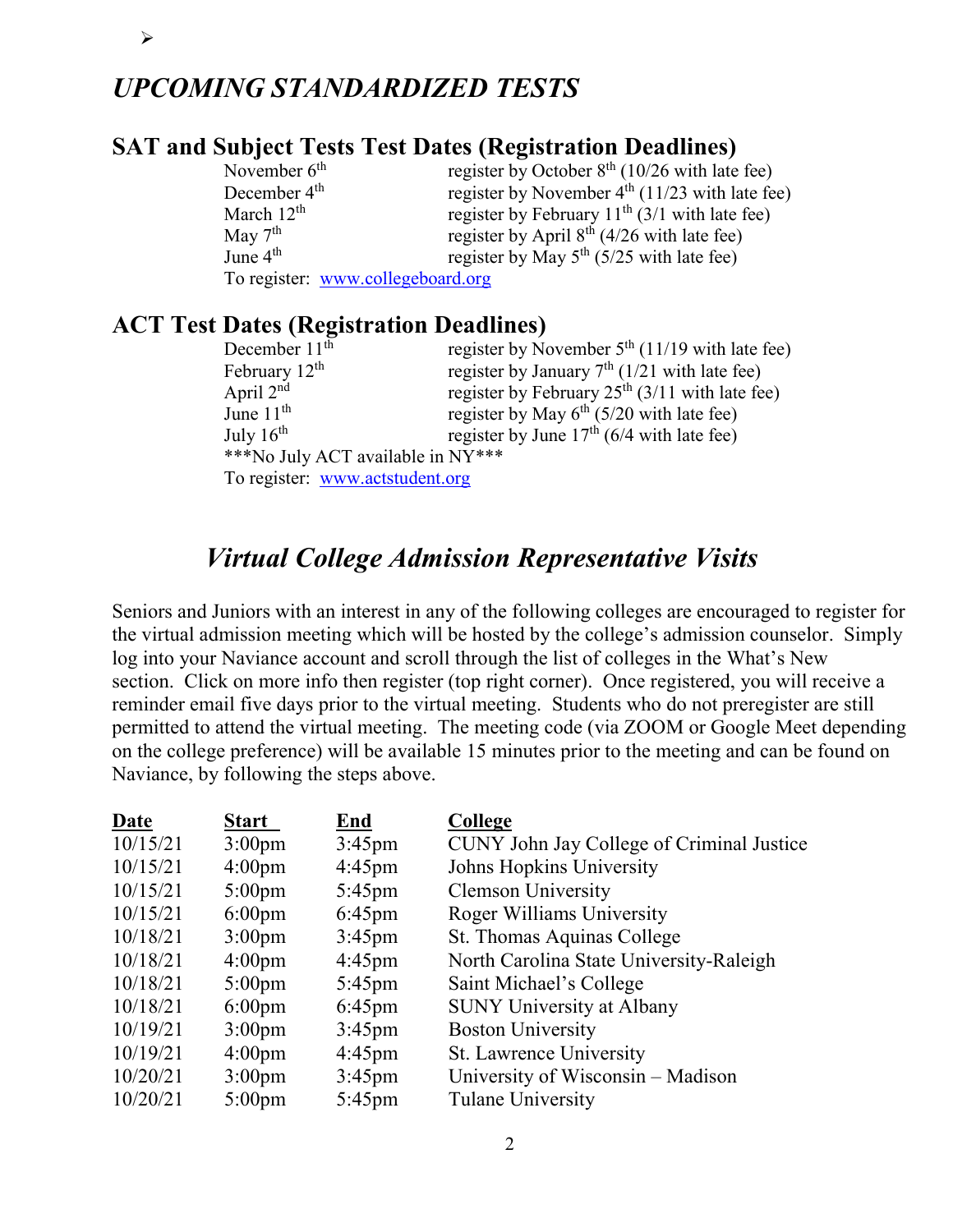| 10/20/21 | $6:00 \text{pm}$   | $6:45$ pm        | Catholic University of America          |
|----------|--------------------|------------------|-----------------------------------------|
| 10/21/21 | 3:00 <sub>pm</sub> | $3:45$ pm        | Manhattan College                       |
| 10/21/21 | 4:00 <sub>pm</sub> | $4:45 \text{pm}$ | Muhlenberg College                      |
| 10/21/21 | $5:00$ pm          | $5:45$ pm        | Saint John Fisher College               |
| 10/22/21 | $3:00$ pm          | $3:45$ pm        | <b>Emmanuel College</b>                 |
| 10/22/21 | $5:00$ pm          | $5:45$ pm        | Mercy College                           |
| 10/25/21 | 3:00 <sub>pm</sub> | $3:45$ pm        | <b>Bryant University</b>                |
| 10/25/21 | 4:00 <sub>pm</sub> | $4:45$ pm        | Iona College                            |
| 10/25/21 | $6:00 \text{pm}$   | $6:45$ pm        | Pace University – NYC Campus            |
| 10/26/21 | 3:00 <sub>pm</sub> | $3:45$ pm        | George Washington University            |
| 10/27/21 | 3:00 <sub>pm</sub> | $3:45$ pm        | Dickinson College                       |
| 10/28/21 | 3:00 <sub>pm</sub> | $3:45$ pm        | Farmingdale State College               |
| 10/28/21 | 4:00 <sub>pm</sub> | $4:45$ pm        | <b>Towson University</b>                |
| 10/28/21 | $6:00 \text{pm}$   | $6:45$ pm        | Kenyon College                          |
| 10/29/21 | 3:00 <sub>pm</sub> | $3:45$ pm        | University of Delaware                  |
| 11/1/21  | 3:00 <sub>pm</sub> | $3:45 \text{pm}$ | Long Island University                  |
| 11/1/21  | 4:00 <sub>pm</sub> | $4:45$ pm        | Quinnipiac University                   |
| 11/3/21  | 3:00 <sub>pm</sub> | $3:45$ pm        | <b>SUNY</b> Oneonta                     |
| 11/3/21  | 4:00 <sub>pm</sub> | $4:45$ pm        | West Virginia University                |
| 11/4/21  | 3:00 <sub>pm</sub> | $3:45$ pm        | Texas A&M University-College Station    |
| 11/4/21  | 4:00 <sub>pm</sub> | $4:45$ pm        | <b>Binghamton University</b>            |
| 11/4/21  | 5:00pm             | 5:45pm           | Vassar College                          |
| 11/8/21  | 3:00 <sub>pm</sub> | $3:45$ pm        | <b>SUNY Canton</b>                      |
| 11/12/21 | 3:00 <sub>pm</sub> | $3:45$ pm        | <b>Clarkson University</b>              |
| 11/17/21 | 3:00 <sub>pm</sub> | $3:45 \text{pm}$ | <b>Suffolk County Community College</b> |
| 12/6/21  | 4:00 <sub>pm</sub> | $4:45$ pm        | <b>Nassau Community College</b>         |

### *INFORMATION SESSIONS*

### **University of Chicago**

Virtual and In Person Information Sessions Virtual and In Person Tours For additional information visit<https://collegeadmissions.uchicago.edu/visit>

### **SUNY Plattsburgh**

Representatives visiting Bohemia, East Meadow, East Northport, Garden City and Selden To register visit<https://apply.plattsburgh.edu/portal/long-island-appointments>

### **SUNY Upstate Virtual Info Sessions**

Radiation Therapy, UltraSound, Clinical Laboratory Sciences, Respiratory Therapy, Medical Imaging/Radiology, Virtual RN, Virtual Upstate Native Pre-Admission Workshop, Physical Therapy, 3+3 Doctor of Physical Therapy, Medical School Advisement Session For dates and additional information visit<https://engage.upstate.edu/portal/virtual-events>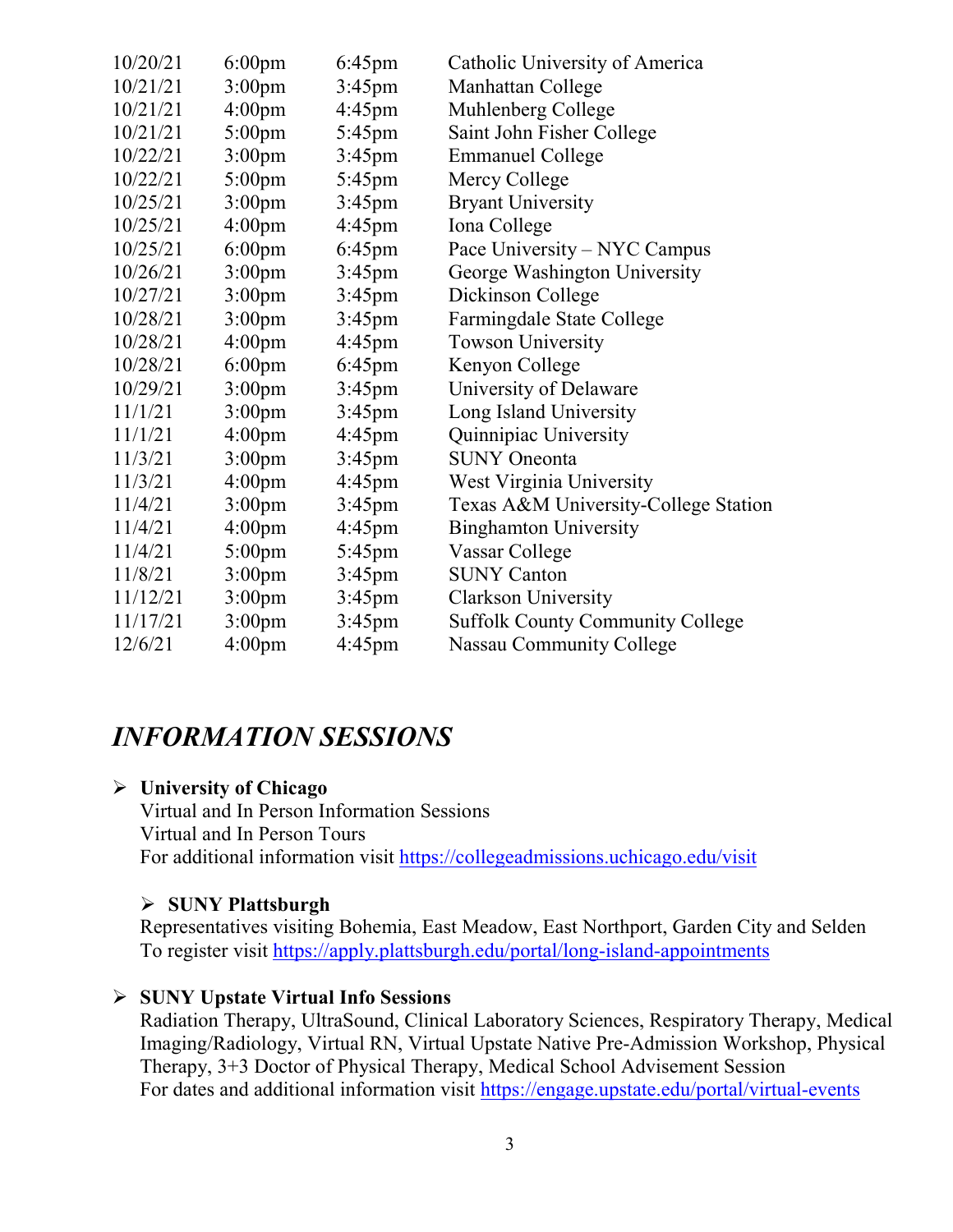### **University of Massachusetts – Boston**

Preview Days – Most Saturdays during the Fall semester and Information Sessions/Campus Tours during the week For additional information visit<https://admissions.umb.edu/freshman-students>

### **University of Colorado**

In Person Information Sessions Friday, October 15 9:00am Friday, October 22 9:00am For additional information visit https://admission.du.edu/portal/friday at du

### **Tulane University at Nassau County Museum of Art**

Several programs offered. For additional information visit<https://admission.tulane.edu/virtual-visiting>

### **University of Virginia**

On-Site Information Sessions Friday, 10/15 11:30am – 1:00pm Virtual School of Architecture Information Session Wednesday, 12/1 6:00pm – 7:00pm For additional information and to register visit [https://www.arch.virginia.edu/events/ugrad](https://www.arch.virginia.edu/events/ugrad-info-sessions-and-tours-fall-2021)[info-sessions-and-tours-fall-2021](https://www.arch.virginia.edu/events/ugrad-info-sessions-and-tours-fall-2021)

### **Exploring Educational Excellence – Virtual Information Sessions**

Brown University, Columbia University, Cornell University, Rice University, University of Chicago October 16 1:00pm November 3 1:00pm For additional information and to register visit<https://exploringeducationalexcellence.org/>

### **CUNY Information Sessions**  $10/19 - 4:00$ pm  $11/2 - 4:00$ pm For additional information visit <https://www.cuny.edu/admissions/undergraduate/welcomecenter/>

### **Rensselaer Polytechnic Institute, Rochester Institute of Technology, Syracuse University and Union College – Virtual Information Session**

Thursday, October 21  $7:00 \text{pm} - 8:00 \text{pm}$ To register visit<https://join.rit.edu/register/?id=33db33e6-09f8-482a-849f-fc4ee22b1fc2>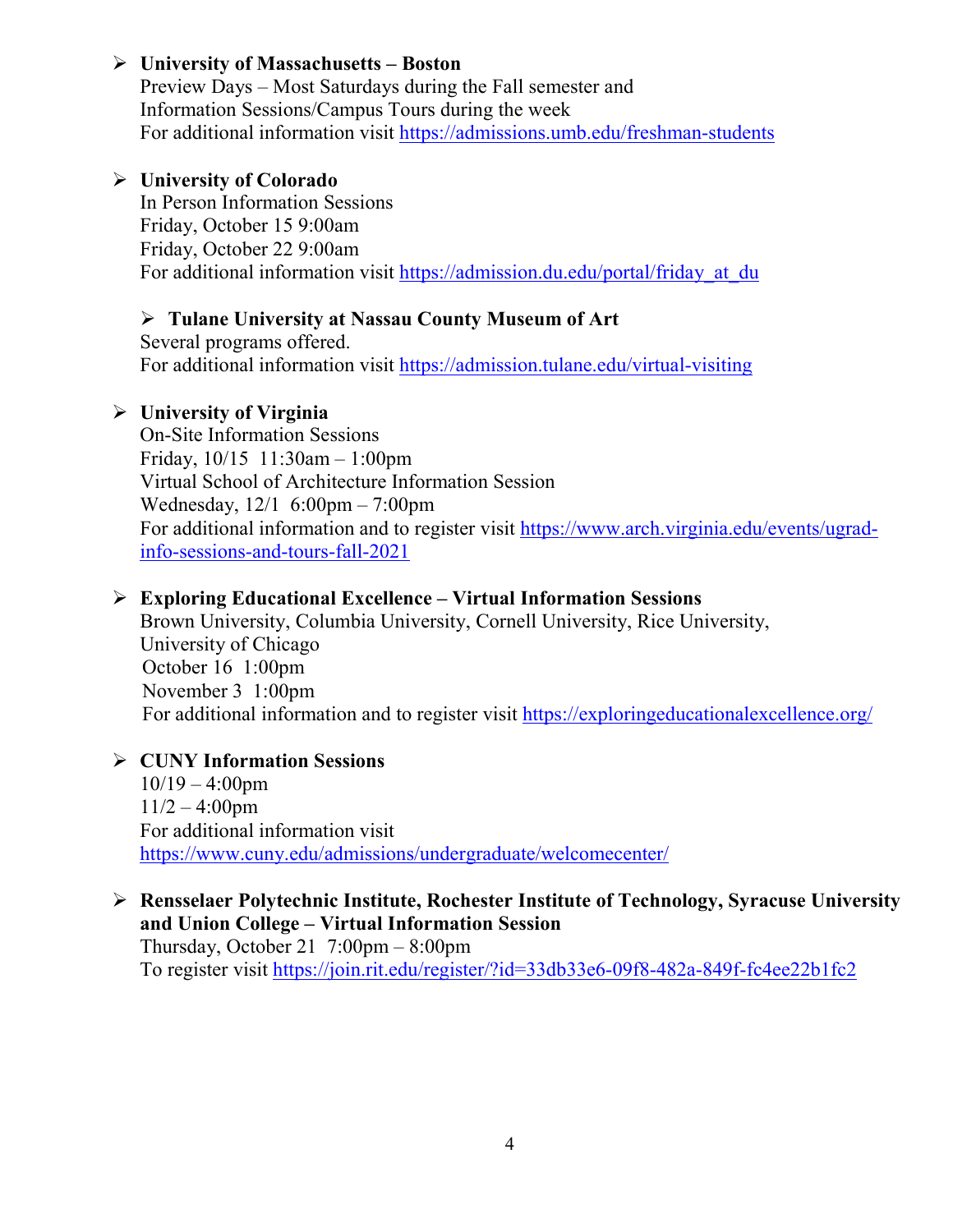### **SCAD**

New York, NY Saturday, October 23 10:00am Andaz  $5<sup>th</sup>$  Avenue 485 5th Avenue at 41st Street For additional information and to register visit [www.scad.edu/infosession](http://www.scad.edu/infosession)

- **Bates, Davidson, Oberlin & Occidental – Virtual Consortium** Tuesday, 10/26 8:00pm For additional information visit [https://connect.oberlin.edu/portal/consortium\\_student?utm\\_source=as\\_admissions&utm\\_medi](https://connect.oberlin.edu/portal/consortium_student?utm_source=as_admissions&utm_medium=email&utm_campaign=counselor) [um=email&utm\\_campaign=counselor](https://connect.oberlin.edu/portal/consortium_student?utm_source=as_admissions&utm_medium=email&utm_campaign=counselor)
- **Columbia University, University of Chicago, University of Texas – Austin, University of Michigan, Yale University Joint Virtual Information Session** Thursday, October 28  $7:00 \text{pm} - 8:00 \text{pm}$ For additional information visit

### **Macaulay Honors College**

Thursday, November 4  $4:00 \text{pm} - 5:00 \text{pm}$  For additional information and to register visit [https://us02web.zoom.us/webinar/register/WN\\_-SHsGToCROS5k\\_upH1l7EQ](https://us02web.zoom.us/webinar/register/WN_-SHsGToCROS5k_upH1l7EQ)

# *OPEN HOUSES*

### **The Cooper Union**

Irwin S. Chanin School of Architecture School of Art Albert Nerken School of Engineering Various dates and programs offered. For additional information visit [www.connect.cooper.edu/portal/cooper-events](http://www.connect.cooper.edu/portal/cooper-events)

#### **Colgate University – Colgate in Focus Virtual Open House** Saturday, October 16 1:00pm – 4:00pm For additional information visit<https://www.colgate.edu/admission-aid/visit/colgate-focus>

### **Daemen College**

Saturday, October 16 9:00am – 1:00pm For additional information visit [www.daemen.edu/openhouse](http://www.daemen.edu/openhouse)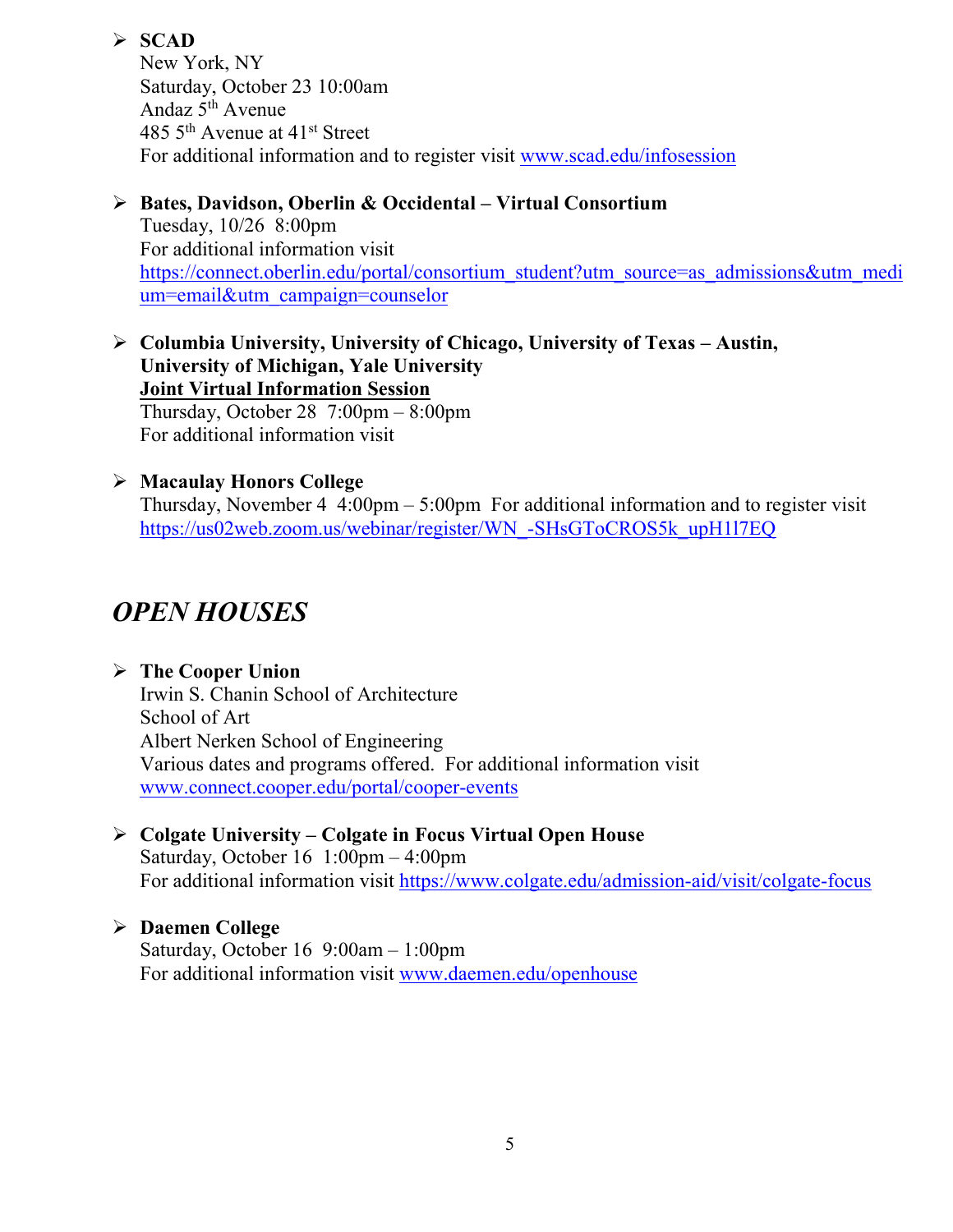**University of Massachusetts – Boston** Virtual Open House Saturday, October 16 For additional information visit<https://admissions.umb.edu/freshman-students>

### **Five Towns College**

Saturday, October 16 10:00am – 12:00pm For additional information and to register visit [www.ftc.edu/virtual](http://www.ftc.edu/virtual)

### **St. Joseph's College of Maine**

Saturday, October 16 Saturday, October 30 For additional information visit [www.sjcme.edu/admissions](http://www.sjcme.edu/admissions) 

### **Champlain College**

October 16 9:00am – 3:00pm November 6 9:00am – 3:00pm Register at [www.champlain.edu/foh](http://www.champlain.edu/foh)

### **American International College**

Saturday, October 16 9:00am – 12:00pm Saturday, November 13 10:00am – 1:00pm To register visit [www.aic.edu/oh](http://www.aic.edu/oh)

### **Bucknell University**

Saturday, October 16 8:30am – 3:00pm Saturday, November 13 8:30am – 3:00pm Virtual visits available also For additional information visit [https://www.bucknell.edu/meet-bucknell/plan-visit/open](https://www.bucknell.edu/meet-bucknell/plan-visit/open-houses/fall-open-houses)[houses/fall-open-houses](https://www.bucknell.edu/meet-bucknell/plan-visit/open-houses/fall-open-houses)

### **Suffolk University**

October 17 & 31 Visit [www.Suffolk.edu/openhouse](http://www.suffolk.edu/openhouse) for additional information

### **University of Dayton**

Sunday, October 17 Sunday, November 7 For additional information visit [www.admission.udayton.edu/openhouse](http://www.admission.udayton.edu/openhouse)

### **Arcadia University**

Sunday, October 17 12:30pm – 5:00pm Saturday, November 13 12:30pm – 5:00pm For additional information visit<https://www.arcadia.edu/admissions/visit-arcadia>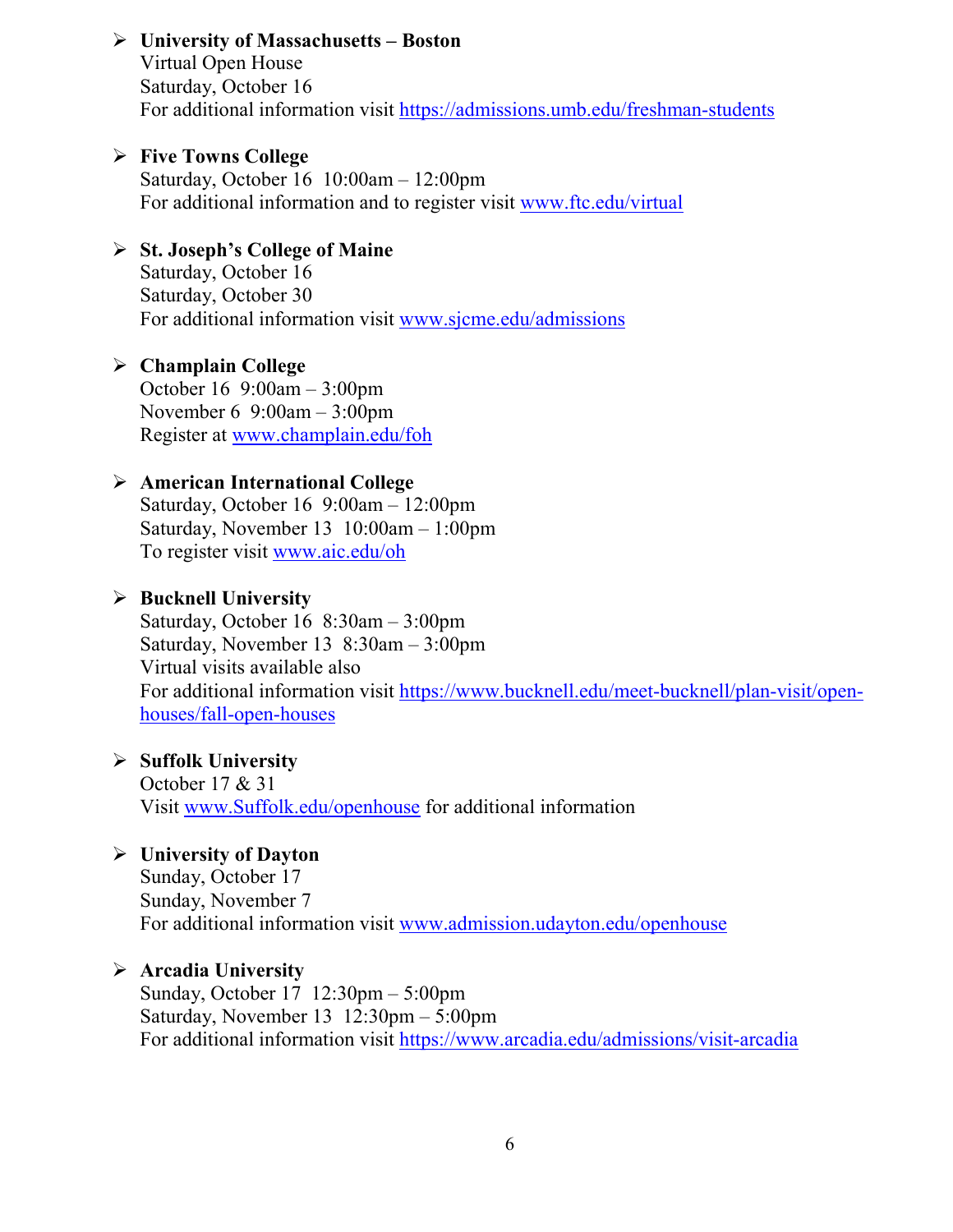### **Macaulay Honors College**

October 18 5:00pm – 6:00pm For additional information and to register visit [https://macaulay.cuny.edu/calendar-of](https://macaulay.cuny.edu/calendar-of-events/open-house-101821/?utm_source=High+School+Counselors&utm_campaign=c145c529bc-EMAIL_CAMPAIGN_2019_03_28_06_21_COPY_01&utm_medium=email&utm_term=0_351ca1f759-c145c529bc-75288685)[events/open-house-](https://macaulay.cuny.edu/calendar-of-events/open-house-101821/?utm_source=High+School+Counselors&utm_campaign=c145c529bc-EMAIL_CAMPAIGN_2019_03_28_06_21_COPY_01&utm_medium=email&utm_term=0_351ca1f759-c145c529bc-75288685)[101821/?utm\\_source=High+School+Counselors&utm\\_campaign=c145c529bc-](https://macaulay.cuny.edu/calendar-of-events/open-house-101821/?utm_source=High+School+Counselors&utm_campaign=c145c529bc-EMAIL_CAMPAIGN_2019_03_28_06_21_COPY_01&utm_medium=email&utm_term=0_351ca1f759-c145c529bc-75288685)[EMAIL\\_CAMPAIGN\\_2019\\_03\\_28\\_06\\_21\\_COPY\\_01&utm\\_medium=email&utm\\_term=0\\_3](https://macaulay.cuny.edu/calendar-of-events/open-house-101821/?utm_source=High+School+Counselors&utm_campaign=c145c529bc-EMAIL_CAMPAIGN_2019_03_28_06_21_COPY_01&utm_medium=email&utm_term=0_351ca1f759-c145c529bc-75288685) [51ca1f759-c145c529bc-75288685](https://macaulay.cuny.edu/calendar-of-events/open-house-101821/?utm_source=High+School+Counselors&utm_campaign=c145c529bc-EMAIL_CAMPAIGN_2019_03_28_06_21_COPY_01&utm_medium=email&utm_term=0_351ca1f759-c145c529bc-75288685)

### **Brooklyn College**

Wednesday, 10/20 5:00pm – School of Education Wednesday, 10/27 5:00pm – School of Natural Behavioral Sciences Wednesday, 10/27 5:00pm – Murray Koppelman School of Business For additional information and to register visit <http://www.brooklyn.cuny.edu/web/admissions/freshmen/events/openhouse.php>

### **James Madison University**

October 23 - Virtual November 13 – On Campus For additional information visit [www.jmu.edu/openhouses](http://www.jmu.edu/openhouses)

### **SUNY Plattsburgh**

Saturday, October 23 Saturday, November 13 For additional information visit<https://www.plattsburgh.edu/admissions/visit/open-house.html>

### **SUNY Canton**

October 23, 30 November 13 For more information and to register visit [www.canton.edu/openhouse/](http://www.canton.edu/openhouse/)

### **SUNY Morrisville**

October 23 November 13 December 4 For additional information visit [www.morrisville.edu/open-house](http://www.morrisville.edu/open-house)

### **St. Joseph's College**

Sunday, October 24 10:00am For additional information call 631-687-4500 and to register visit <https://liadmissions.sjcny.edu/register/?id=5a8118da-f275-4157-9a37-2bd2d4b2bca2>

### **FIT – Virtual Open House**

Sunday, October 24 1:00pm For additional information and to register visit [https://fitnyc.askadmissions.net/Portal/EI/ViewDetails?gid=623577d4fc98ac55b04c8aa4a010](https://fitnyc.askadmissions.net/Portal/EI/ViewDetails?gid=623577d4fc98ac55b04c8aa4a010c92320fb38) [c92320fb38](https://fitnyc.askadmissions.net/Portal/EI/ViewDetails?gid=623577d4fc98ac55b04c8aa4a010c92320fb38)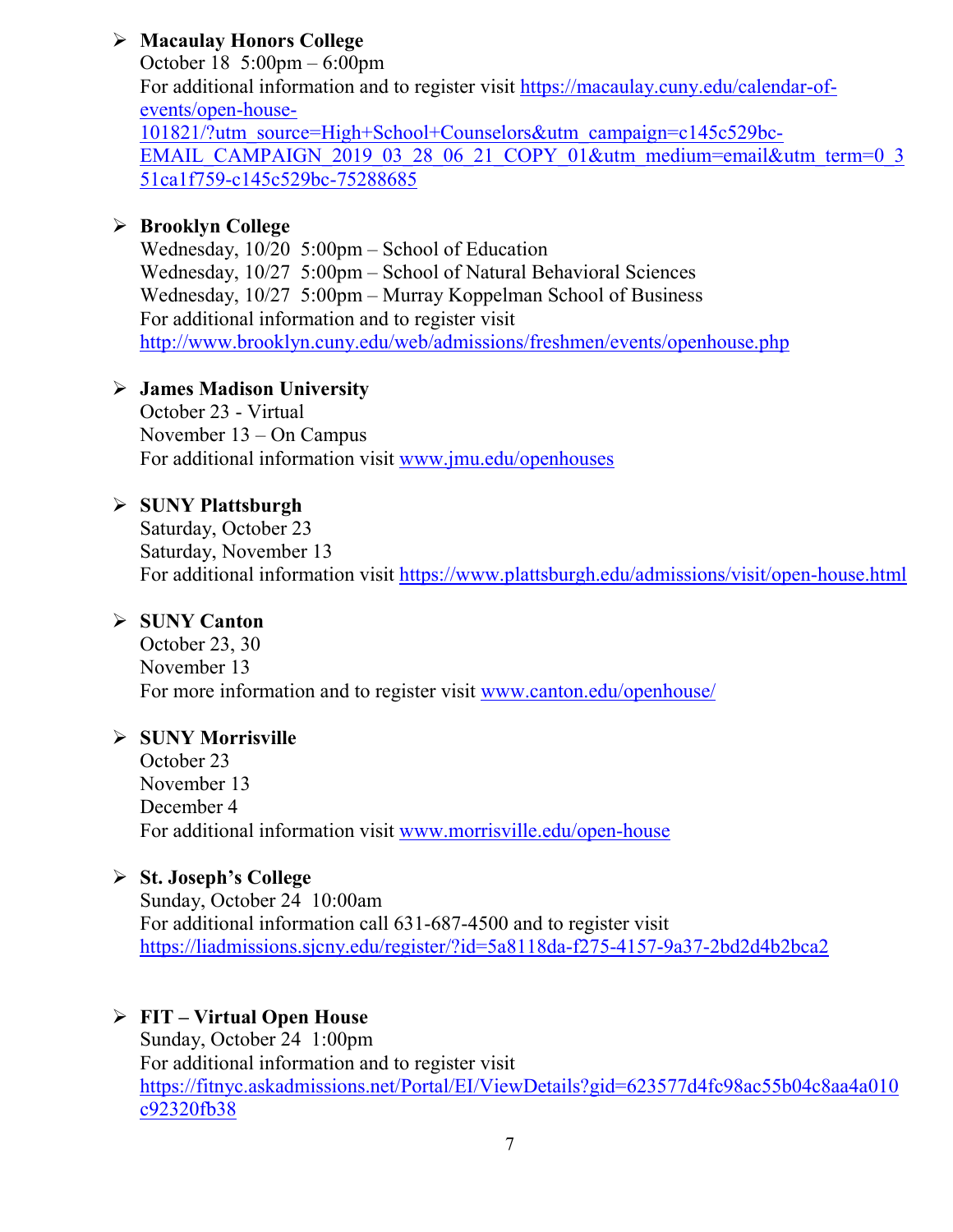### **Manhattan College**

Sunday, October 24 Noon – 3:00pm Register today at [www.apply.manhattan.edu/register/openhouse21](http://www.apply.manhattan.edu/register/openhouse21) 

### **Seton Hall University**

Sunday, October 24 Visit [https://www.shu.edu/undergraduate-admissions/open-house/october-24-](https://www.shu.edu/undergraduate-admissions/open-house/october-24-2021.cfm?utm_source=newsletter&utm_medium=email&utm_campaign=senior22&eid=5ea6f9906d537f2e213538d8) [2021.cfm?utm\\_source=newsletter&utm\\_medium=email&utm\\_campaign=senior22](https://www.shu.edu/undergraduate-admissions/open-house/october-24-2021.cfm?utm_source=newsletter&utm_medium=email&utm_campaign=senior22&eid=5ea6f9906d537f2e213538d8) [&eid=5ea6f9906d537f2e213538d8](https://www.shu.edu/undergraduate-admissions/open-house/october-24-2021.cfm?utm_source=newsletter&utm_medium=email&utm_campaign=senior22&eid=5ea6f9906d537f2e213538d8) to register

### **LeMoyne College**

Sunday, 10/24 10:00am Sunday, 11/7 10:00am For additional information visit<https://lemoyne.edu/Events/Open-House>

### **University of Scranton**

October 24 November 7 For additional information visit [www.scranton.edu/openhouse](http://www.scranton.edu/openhouse)

### **Brooklyn College**

Scholars College Virtual Open House Thursday, 10/28 6:00pm via zoom Register in advance by October 26 <https://us02web.zoom.us/meeting/register/tZwvduCspz0tHN0xkrU85x-uRIiXZV5UDFHi>

### **SUNY New Paltz**

Saturday, October 30 Register at [www.newpaltz.edu/admissions/openhouse](http://www.newpaltz.edu/admissions/openhouse)

### **SUNY Potsdam**

Saturday, October 30 Saturday, November 13 For additional information visit [www.potsdam.edu](http://www.potsdam.edu/)

### **Nichols College**

Sunday, 11/7 9:00am – 2:00pm For additional information and to register visit [www.nichols.edu/admission](http://www.nichols.edu/admission)

### **York College – Virtual**

Sunday,  $11/7$  11:00am – 1:00pm School of Arts & Sciences Sunday, 11/14 11:00am – 1:00pm School of Business & Information Systems Sunday, 11/21 11:00am – 1:00pm School of Health Sciences & Professional Programs For additional information and to register visit <https://www.york.cuny.edu/admissions/openhouse>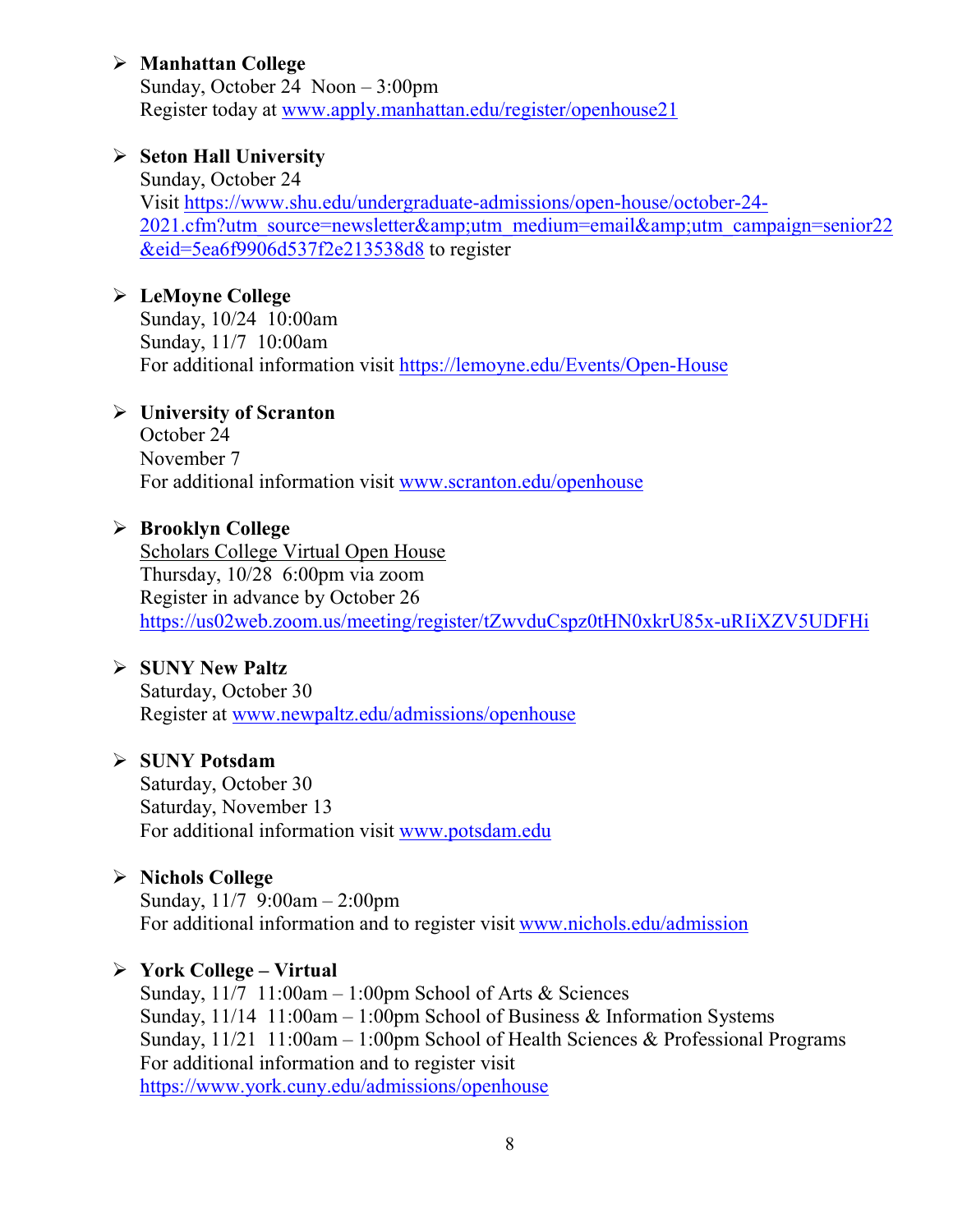### **Eckerd College**

Monday, 11/8 8:00am – 11:30am On Campus Open House For additional information visit<https://www.eckerd.edu/admissions/open-house/>

### **SUNY Geneseo**

In Person November 11 For additional information visit <https://www.geneseo.edu/admissions/virtual-fall-open-house>

### **SUNY Cortland**

Thursday, November 11 To learn more and register visit [www.cortland.edu/visit](http://www.cortland.edu/visit)

### **SUNY Brockport**

November 13 Register today at [www.apply.brockport.edu/portal/openhouse2021](http://www.apply.brockport.edu/portal/openhouse2021)

### **Mitchell College**

November 13 For additional information and to register visit<https://www.mitchell.edu/visit-us/>

### **Montclair State University**

Sunday, November 17 For additional information and to register visit<https://www.montclair.edu/admissions/visit-us/>

### **Niagara University**

Many open house dates and various programs available in person and on-line. For a complete listing visit [https://apply.niagara.edu/portal/admission](https://apply.niagara.edu/portal/admission-events?utm_source=slate&utm_medium=email&utm_campaign=usnews_hs_email)[events?utm\\_source=slate&utm\\_medium=email&utm\\_campaign=usnews\\_hs\\_email](https://apply.niagara.edu/portal/admission-events?utm_source=slate&utm_medium=email&utm_campaign=usnews_hs_email)

# *VIRTUAL COLLEGE CAMPUS TOURS*

- $\triangleright$  Many colleges have registered with the following websites to provide students and families with virtual campus tours. Be sure to check them out!
	- o [www.campustours.com](http://www.campustours.com/)
	- o [www.youvisit.com](http://www.youvisit.com/)
	- o [www.ecampustours.com](http://www.ecampustours.com/)

# *COLLEGE FAIRS/SPECIAL PROGRAMS*

 **Western Suffolk Counselors' Association – Long Island Virtual College Fair** October 12 – November 30 Chat with admissions counselors at participating colleges on: Wednesday, 10/27 6:30pm – 8:30pm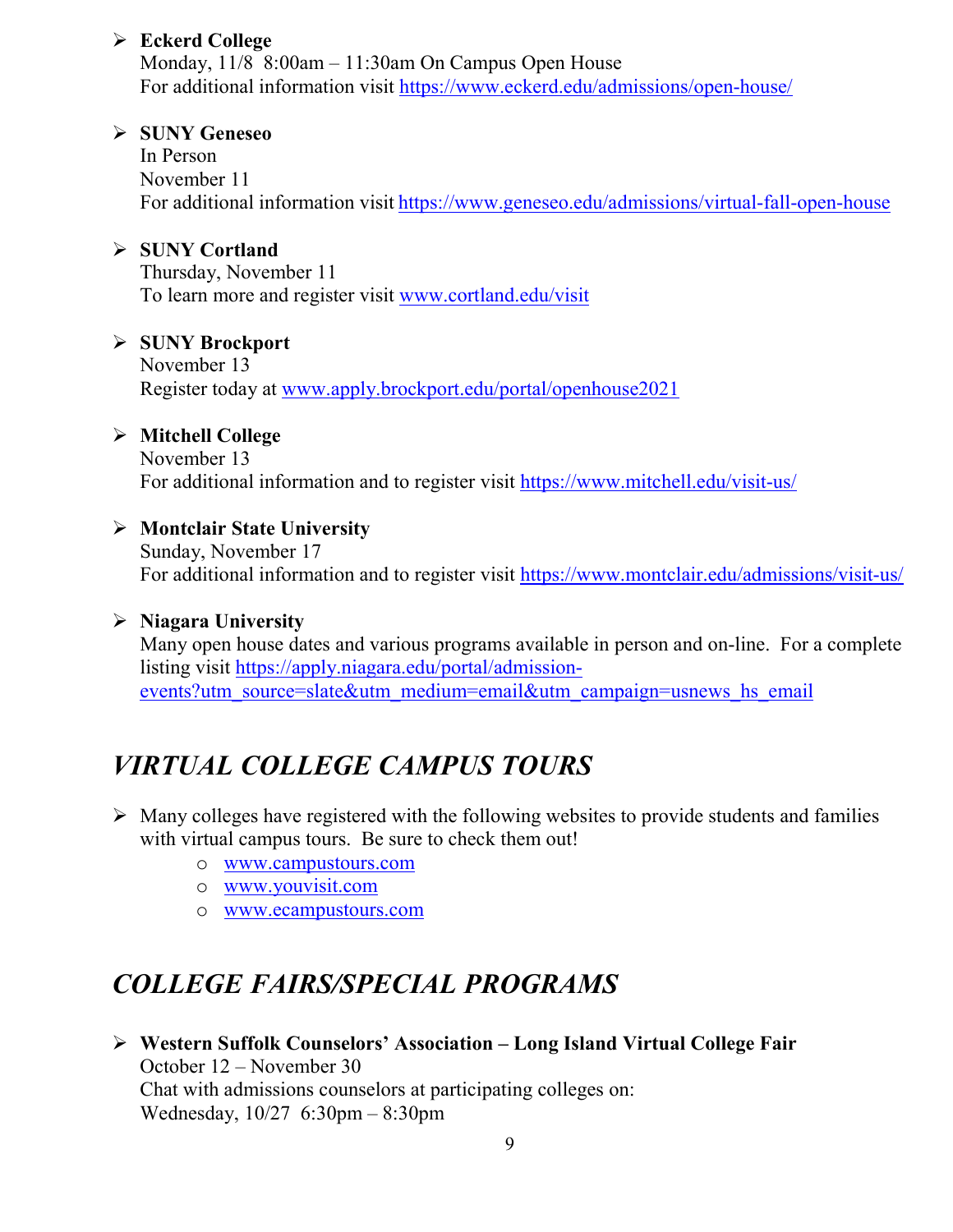Sunday, 11/14 2:00pm – 4:00pm

Students can register by visiting<https://longislandcollegefairs.swoogo.com/Registration>

### **The Princeton Review SAT and ACT and AP Prep and Tutoring**

SAT and ACT Tests are around the corner! Don't miss the opportunity to register for virtual prep courses through our partnership with The Princeton Review.

 \*For complete course schedules, visit [www.princetonreview.com/huntingtonhs](http://www.princetonreview.com/huntingtonhs) or call (800) 2REVIEW. Huntington High School students receive a 30% discount off ALL Courses, including AP, SAT and ACT courses

### **SUNY Plattsburgh**

October 16 – Financial Aid Presentation For additional information visit [https://apply.plattsburgh.edu/portal/virtual-finaid](https://apply.plattsburgh.edu/portal/virtual-finaid-presentations)[presentations](https://apply.plattsburgh.edu/portal/virtual-finaid-presentations) Weekday and Saturday Campus Tours and Presentations offered For additional information visit<https://apply.plattsburgh.edu/portal/campus-presentations>

### **SUNY: EOP Information Sessions**

Thursday, October 21 3pm, [https://engage.suny.edu/portal/eop\\_sessions?id=1297af32-544c-](https://engage.suny.edu/portal/eop_sessions?id=1297af32-544c-4123-b218-90ea56280e3f)[4123-b218-90ea56280e3f](https://engage.suny.edu/portal/eop_sessions?id=1297af32-544c-4123-b218-90ea56280e3f)

Thursday, November 4 3pm, [https://engage.suny.edu/portal/eop\\_sessions?id=d476f4f0-9eb5-](https://engage.suny.edu/portal/eop_sessions?id=d476f4f0-9eb5-4eee-8515-0e5fabf155ee) [4eee-8515-0e5fabf155ee](https://engage.suny.edu/portal/eop_sessions?id=d476f4f0-9eb5-4eee-8515-0e5fabf155ee)

Thursday, November 18 3pm, [https://engage.suny.edu/portal/eop\\_sessions?id=3ec34301](https://engage.suny.edu/portal/eop_sessions?id=3ec34301-e061-4f4e-b1db-333b64ef5fc1) [e061-4f4e-b1db-333b64ef5fc1](https://engage.suny.edu/portal/eop_sessions?id=3ec34301-e061-4f4e-b1db-333b64ef5fc1)

Thursday, December 16 3pm, [https://engage.suny.edu/portal/eop\\_sessions?id=9d71e98e-](https://engage.suny.edu/portal/eop_sessions?id=9d71e98e-68b1-421c-8fbe-6b90915ba08d)[68b1-421c-8fbe-6b90915ba08d](https://engage.suny.edu/portal/eop_sessions?id=9d71e98e-68b1-421c-8fbe-6b90915ba08d)

### **SUNY: Culturally Diverse Programs at SUNY Information Session**

Thursday, October 21 4:30pm, [https://engage.suny.edu/register/?id=bf46614b-131b-47c2-](https://engage.suny.edu/register/?id=bf46614b-131b-47c2-8974-ea08fccb2756) [8974-ea08fccb2756](https://engage.suny.edu/register/?id=bf46614b-131b-47c2-8974-ea08fccb2756)

- **SUNY: How to Apply to SUNY** Wednesday, October 27 5:30pm, [https://engage.suny.edu/portal/how\\_to\\_apply?id=3ee30a29](https://engage.suny.edu/portal/how_to_apply?id=3ee30a29-e9ad-4d99-a525-2ccdd77762ae) [e9ad-4d99-a525-2ccdd77762ae](https://engage.suny.edu/portal/how_to_apply?id=3ee30a29-e9ad-4d99-a525-2ccdd77762ae)
- **SUNY: Hey Sports Fans!** Learn about degree options for sports-related careers. Thursday, November 4 6:30pm, [https://engage.suny.edu/register/?id=cdd64ada-ab61-4be4-](https://engage.suny.edu/register/?id=cdd64ada-ab61-4be4-9b60-c24c1746a541) [9b60-c24c1746a541](https://engage.suny.edu/register/?id=cdd64ada-ab61-4be4-9b60-c24c1746a541)
- **SUNY: Which SUNY are you?** Wednesday, November 17 5:30pm, [https://engage.suny.edu/portal/which\\_suny\\_virtual?id=76941883-6783-43ee-8d5c](https://engage.suny.edu/portal/which_suny_virtual?id=76941883-6783-43ee-8d5c-a7f8d04633ab)[a7f8d04633ab](https://engage.suny.edu/portal/which_suny_virtual?id=76941883-6783-43ee-8d5c-a7f8d04633ab)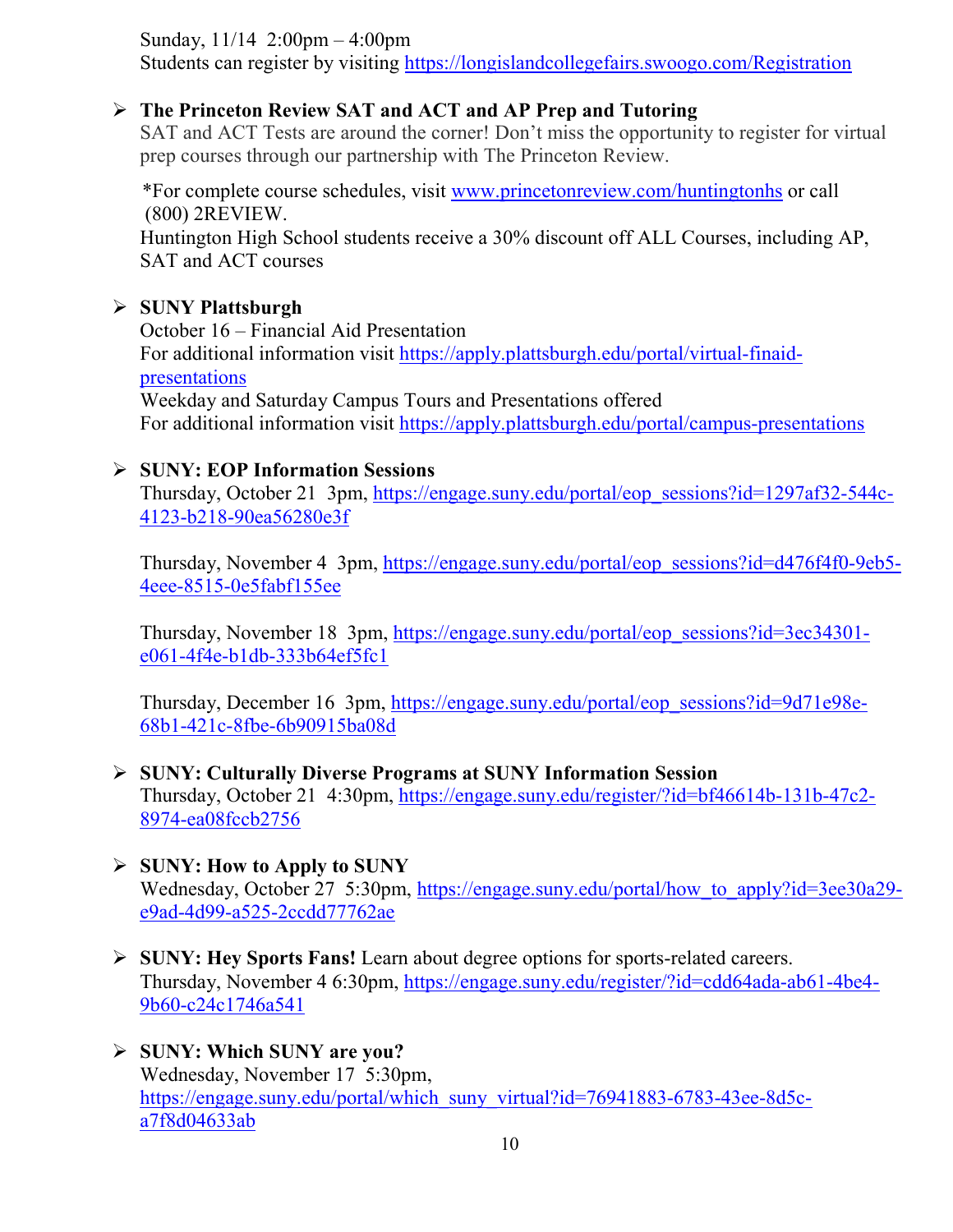Wednesday, December 15 5:30pm,

[https://engage.suny.edu/portal/which\\_suny\\_virtual?id=1622a0c7-8128-4cd8-b040](https://engage.suny.edu/portal/which_suny_virtual?id=1622a0c7-8128-4cd8-b040-a0702589af91) [a0702589af91](https://engage.suny.edu/portal/which_suny_virtual?id=1622a0c7-8128-4cd8-b040-a0702589af91)

### **SUNY Virtual College Fairs**

Sunday, October 17 1-3pm,<https://app.brazenconnect.com/a/suny/e/NBvLb>

### **Bucknell University**

This virtual program is designed to afford students from traditionally underrepresented groups, an opportunity to engage with current students for small group discussions  $\&$  activities, meet and interact with Bucknell faculty, learn from admissions how to prepare your Bucknell application, explore Bucknell resources. Apply for this competitive program as limited spaces available. For additional information and to apply visit [https://www.bucknell.edu/meet](https://www.bucknell.edu/meet-bucknell/plan-visit/camps-conferences-visit-programs/journey-bucknell)[bucknell/plan-visit/camps-conferences-visit-programs/journey-bucknell](https://www.bucknell.edu/meet-bucknell/plan-visit/camps-conferences-visit-programs/journey-bucknell) Priority application deadline is Monday, 10/11

### **Columbia University – Virtual Introduction to Multicultural Life at Columbia, NY**

October 18 7:00pm – 8:15pm For additional information and to register visit <https://apply.college.columbia.edu/register/introNY>

### **Drexel University**

Crafting Your Portfolio For College Success Wednesday, October 20 6:00pm – 7:00pm Exploring Your Academic Interests Wednesday, November 17 6:00pm – 7:00pm For additional information visit [https://drexel.edu/undergrad/visit/webinars?utm\\_source=slate&utm\\_medium=email&utm\\_ca](https://drexel.edu/undergrad/visit/webinars?utm_source=slate&utm_medium=email&utm_campaign=app-prep-wkshp-counselors-gen) [mpaign=app-prep-wkshp-counselors-gen](https://drexel.edu/undergrad/visit/webinars?utm_source=slate&utm_medium=email&utm_campaign=app-prep-wkshp-counselors-gen)

### **Alpha Phi Alpha/Eta Theta Lambda – HBCU Virtual College Tour**

Saturday, October 23 Saturday, October 30 For additional information and to register visit [www.etleducationfoundation.org](http://www.etleducationfoundation.org/)

### **Bentley College – Falcon Diversity Day**

Saturday, October 23 8:30am – 3:00pm Register at [https://ugadmission.bentley.edu/register/falcon-diversity by October 18](https://ugadmission.bentley.edu/register/falcon-diversity%20by%20October%2018)

### **Davidson College**

October  $24 - 25$ 

Virtual college visit for historically excluded racial & ethnic groups who are first to attend college and students from rural or low-income backgrounds.

For additional information visit [https://www.davidson.edu/admission-and-financial](https://www.davidson.edu/admission-and-financial-aid/visit/access-davidson)[aid/visit/access-davidson](https://www.davidson.edu/admission-and-financial-aid/visit/access-davidson)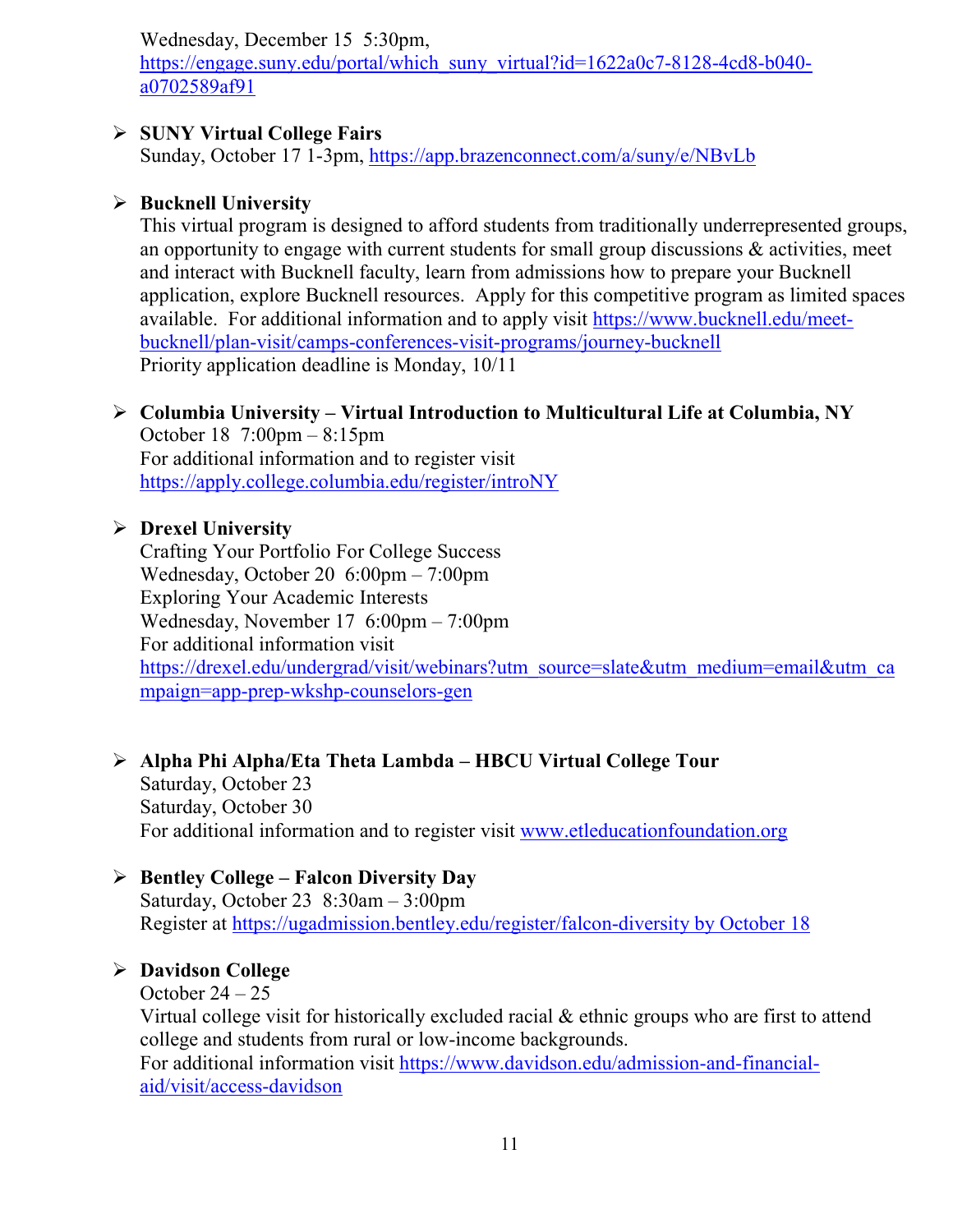### **Oberlin College & Conservatory**

Apply to the Fall Multicultural Visit Program for an all-expenses-paid trip to Oberlin College. October 28 – 30 (In Person) Application deadline 10/11 November  $4 - 6$  (In Person) Application deadline  $10/11$ December  $1 - 3$  (Virtual) No application deadline For additional information and to apply visit [https://connect.oberlin.edu/register/mvpapp\\_2021](https://connect.oberlin.edu/register/mvpapp_2021)

# *FINANCIAL AID/SCHOLARSHIPS*

### *CSS PROFILE (AVAILABLE 10/1/2021)*

 $\triangleright$  If one of your colleges requires the CSS Profile, you must complete the profile online via [www.collegeboard.org](http://www.collegeboard.org/). The Profile assists colleges in awarding private scholarships and grants. The Profile can only be accessed online.

### *FAFSA Free Application for Federal Student Aid- (AVAILABLE 10/1/2021)*

- $\triangleright$  The FAFSA is the form used by all two- and four-year colleges, universities and career schools for the awarding of [federal student aid](http://studentaid.ed.gov/students/publications/student_guide/2010-2011/english/typesofFSA_grants.htm) and most state and college aid. Students should apply as soon as possible online via [www.fafsa.gov.](http://www.fafsa.gov/)
- Sign up for your **Federal Student Aid ID # NOW! Both Students and Parents need to have an FSA ID**. Visit [www.fsaid.ed.gov](http://www.fsaid.ed.gov/) to do so.

 **SUNY Suffolk Financial Aid Workshops – Several Dates Offered** For additional information and to register visit [https://forms.office.com/Pages/ResponsePage.aspx?id=rvKh7TI4jU6EyKUMKpxiL9ODN](https://forms.office.com/Pages/ResponsePage.aspx?id=rvKh7TI4jU6EyKUMKpxiL9ODNjm6hwZPo-wgbVOqGKBUMjAzWlFKQUxYMUpCVjBHRkJJOEU1TEhNUi4u) [jm6hwZPo-wgbVOqGKBUMjAzWlFKQUxYMUpCVjBHRkJJOEU1TEhNUi4u](https://forms.office.com/Pages/ResponsePage.aspx?id=rvKh7TI4jU6EyKUMKpxiL9ODNjm6hwZPo-wgbVOqGKBUMjAzWlFKQUxYMUpCVjBHRkJJOEU1TEhNUi4u)

### **SUNY FAFSA Completion Workshops**

- Time for Completion Tuesdays, November 9 6pm, [https://engage.suny.edu/register/?id=8a77ccff-35a6-4b3f-9f43-](https://engage.suny.edu/register/?id=8a77ccff-35a6-4b3f-9f43-6b4be5c28b19) [6b4be5c28b19](https://engage.suny.edu/register/?id=8a77ccff-35a6-4b3f-9f43-6b4be5c28b19)
- Time for Completion Tuesdays, November 16 6pm, [https://engage.suny.edu/register/?id=06fb703c-3cb5-476c-a5a1-](https://engage.suny.edu/register/?id=06fb703c-3cb5-476c-a5a1-37e73708f764) [37e73708f764](https://engage.suny.edu/register/?id=06fb703c-3cb5-476c-a5a1-37e73708f764)
- Time for Completion Tuesdays, November 23 6pm, [https://engage.suny.edu/register/?id=0cbd30b4-9963-4a5e-b449-](https://engage.suny.edu/register/?id=0cbd30b4-9963-4a5e-b449-679227431bde) [679227431bde](https://engage.suny.edu/register/?id=0cbd30b4-9963-4a5e-b449-679227431bde)
- Tiempo para completar tu solicitud para ayuda financier, November 30 6pm, [https://engage.suny.edu/register/?id=dcae4277-8088-4102-9693](https://engage.suny.edu/register/?id=dcae4277-8088-4102-9693-e6bebf732455) [e6bebf732455](https://engage.suny.edu/register/?id=dcae4277-8088-4102-9693-e6bebf732455)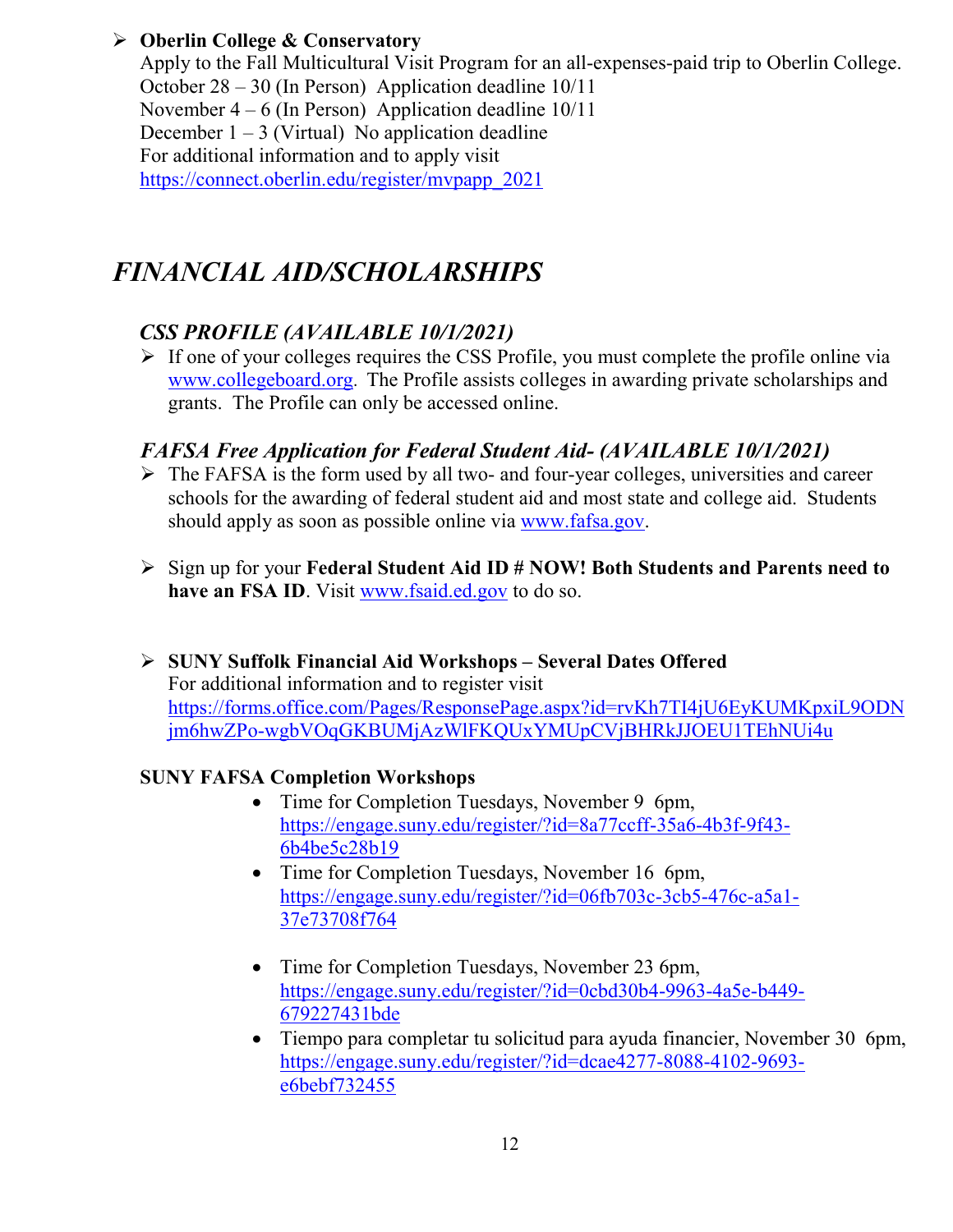### **SUNY Financial Aid Information Sessions**

• Talk About Financial Aid-in Spanish, Tuesday October 19 6pm, [https://engage.suny.edu/portal/financial\\_aid\\_sessions\\_virtual?id=c660ab2f-](https://engage.suny.edu/portal/financial_aid_sessions_virtual?id=c660ab2f-7659-43e8-a299-617d10fca127)[7659-43e8-a299-617d10fca127](https://engage.suny.edu/portal/financial_aid_sessions_virtual?id=c660ab2f-7659-43e8-a299-617d10fca127) 

### **Scholarships.com**

Register today at [www.scholarships.com](http://www.scholarships.com/) to receive **FREE** scholarship information

### **Fastweb.com**

Register today at [www.fastweb.com](http://www.fastweb.com/) to receive **FREE** scholarship information.

### **My College Dollars**

Register today at [www.mycollegedollars.com](http://www.mycollegedollars.com/) to receive **FREE** scholarship information.

### **Scholarships**

 Visit the websites below for scholarship opportunities: [www.connections101.com](http://www.connections101.com/) [www.scholarships4students.com](http://www.scholarships4students.com/) [www.fastweb.com](http://www.fastweb.com/) [www.scholarshipexperts.com](http://www.scholarshipexperts.com/) [www.scholarships.com](http://www.scholarships.com/) [www.finaid.org](http://www.finaid.org/)

### **NYS Regents Awards for Children of Deceased and Disabled Veterans**

Provides \$450 per year to students whose parent(s) served in the U.S. Armed Forces during specified periods of war or national emergency and, as a result of service, either died, suffered a 40% or more disability, was classified as missing in action, or was a prisoner of war. The veteran must currently be a New York State resident or have been a New York State resident at the time of death or classification as missing in action. For additional information visit<https://www.hesc.ny.gov/pay-for-college/military-corner.html>

### **NYS Military Enhanced Recognition Incentive and Tribute (MERIT)**

The Military Enhanced Recognition Incentive and Tribute (MERIT) Scholarship provides financial aid to children, spouses and financial dependents of members of the United States Armed Forces or state organized militia who, at any time on or after August 2, 1990, while New York State residents, died or became severely and permanently disabled while performing their military duties, whether in combat or not. For additional information visit <https://www.hesc.ny.gov/pay-for-college/military-corner.html>

### **NYS STEM Incentive Program**

Provides full SUNY or CUNY tuition scholarship for top 10 percent of NYS high school students if pursuing STEM degree and work in a STEM field in NYS for 5 years. For additional information visit [www.hesc.ny.gov](http://www.hesc.ny.gov/)

### **NYS Math & Science Teaching Incentive Scholarship**

Offered for students to pursue careers in secondary math and science teachers. For more information visit [www.hesc.ny.gov](http://www.hesc.ny.gov/)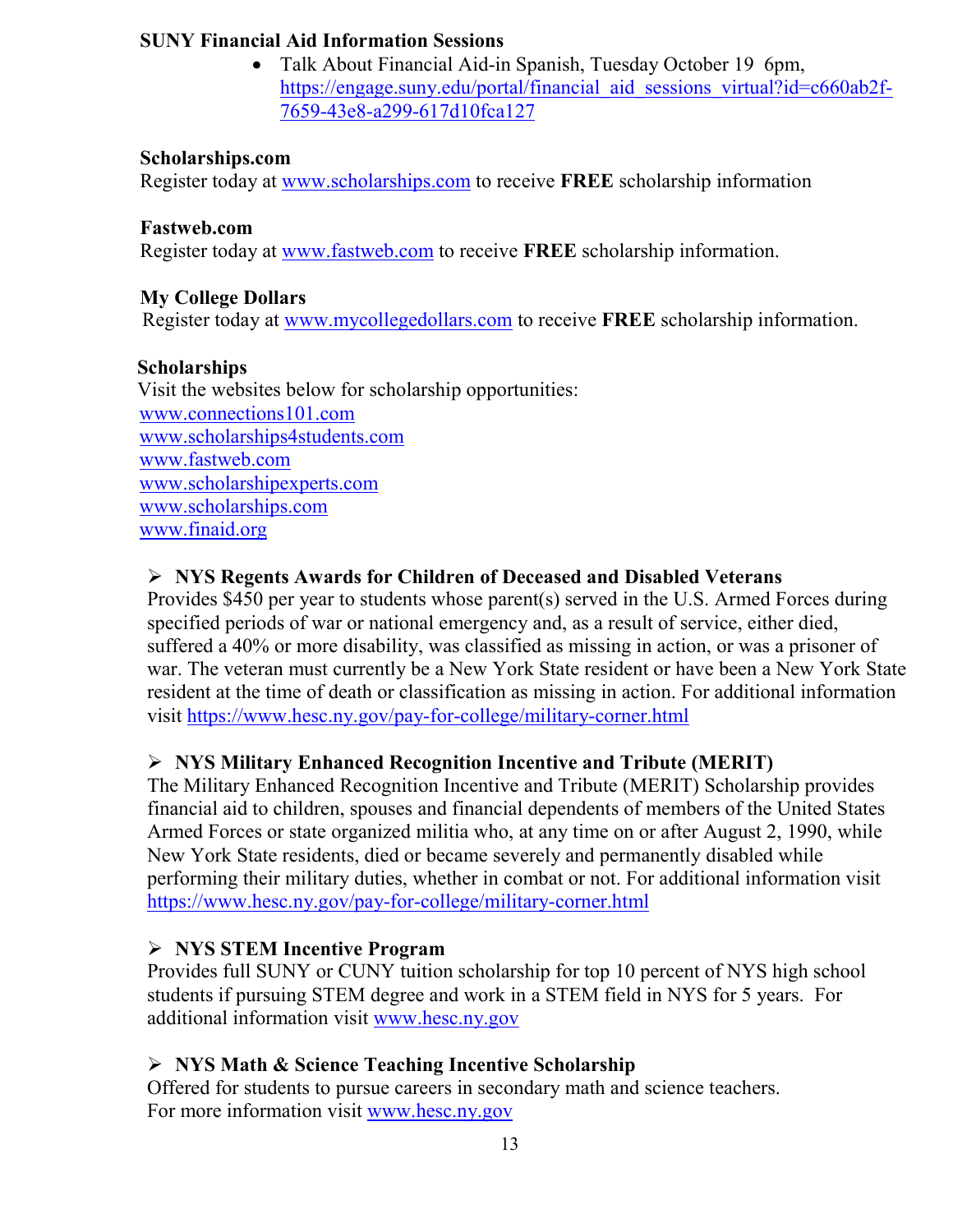### **NYS Teacher Education Assistance for College and Higher Education (TEACH) Grant**

Grants up to \$4,000.00 per year to students in exchange for service at public or private elementary or secondary schools that serve students from low-income families. For more information visit [www.hesc.ny.gov](http://www.hesc.ny.gov/) 

### **NYS Tuition Assistance Program (TAP)**

Helps eligible NY residents pay tuition at approved schools in NYS. Annual TAP awards can be up to \$5,665.00. Because TAP is a grant – it does not have to be paid back. For additional information visit [www.hesc.ny.gov/tap](http://www.hesc.ny.gov/tap)

### **NYS Excelsior Scholarship**

The program covers tuition for eligible SUNY and CUNY students whose families who earn \$125,000. For additional information visit [www.hesc.ny.gov/](http://www.hesc.ny.gov/)excelsior

### **NYS Dream Act**

The Senator Jose Peralta NYS DREAM Act (DREAM Act) allows undocumented and other eligible students to apply for New York State financial aid. Students who meet the NYS DREAM Act's eligibility requirements for high school attendance, high school completion, in-state SUNY or CUNY tuition, and citizenship or immigration status will be able to apply for one or more NYS student financial aid programs. For additional information visit [www.hesc.ny.gov/dream](http://www.hesc.ny.gov/dream)

### o **SUNY NYS Dream ACT Workshops:**

- o Saturday, November 6 10am-English session, [https://engage.suny.edu/portal/dream\\_act\\_workshops?id=74685943-7c49-](https://engage.suny.edu/portal/dream_act_workshops?id=74685943-7c49-4330-b779-55ad83c5ba99) [4330-b779-55ad83c5ba99](https://engage.suny.edu/portal/dream_act_workshops?id=74685943-7c49-4330-b779-55ad83c5ba99)
- o Saturday, November 6 12pm-Spanish session, [https://engage.suny.edu/portal/dream\\_act\\_workshops?id=3808f271-4ffb-](https://engage.suny.edu/portal/dream_act_workshops?id=3808f271-4ffb-4aab-b9bd-507281ac28c2)[4aab-b9bd-507281ac28c2](https://engage.suny.edu/portal/dream_act_workshops?id=3808f271-4ffb-4aab-b9bd-507281ac28c2)

### **NYS Enhanced Tuition Award**

This program enables NY students attending private not-for-profit colleges in NY to receive financial assistance to complete their college degree. The program provides a maximum award of \$6,000, requires participating private colleges to provide a match and freeze student tuition for the duration of the award – maximizing the financial benefit to the student. For additional information visit [www.hesc.ny.gov](http://www.hesc.ny.gov/)

### **Scholarship Opportunities for African American Students**

For Additional information visit

[www.scholarshiplibrary.com/index\\_php?title=Category:African\\_American&pageuntil=CSF-](http://www.scholarshiplibrary.com/index_php?title=Category:African_American&pageuntil=CSF-McCall+Educational+Foundation#mw-pages)[McCall+Educational+Foundation#mw-pages](http://www.scholarshiplibrary.com/index_php?title=Category:African_American&pageuntil=CSF-McCall+Educational+Foundation#mw-pages)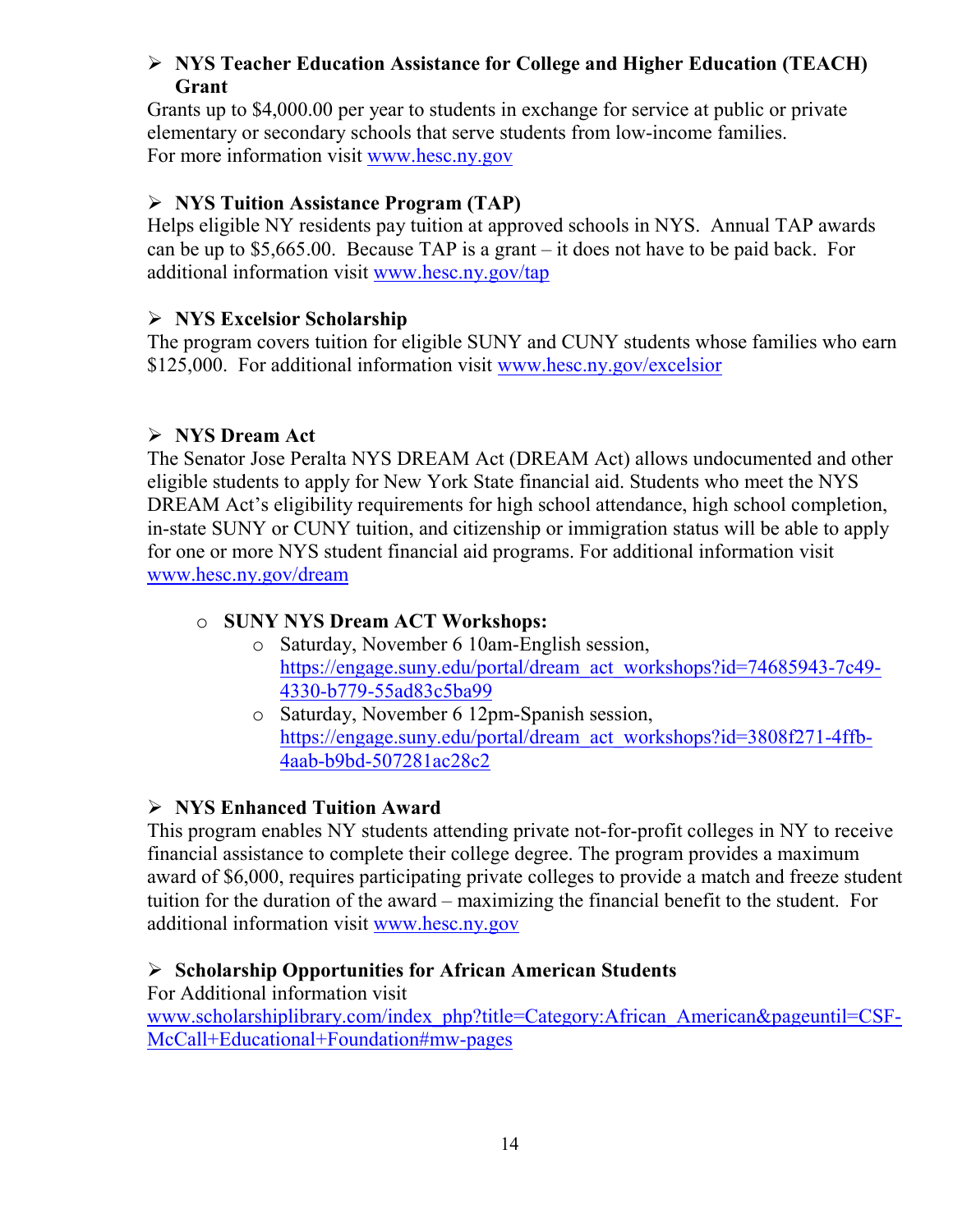### **College Board Scholarship Opportunities**

Various scholarship opportunities available. For additional information visit [https://opportunity.collegeboard.org/home?SFMC\\_cid=EM383801&rid=47436562](https://opportunity.collegeboard.org/home?SFMC_cid=EM383801&rid=47436562)

### **Boston University Board of Trustee Scholarship Opportunity**

We are pleased to announce the 46th annual Boston University Trustee Scholarship Competition. For more than four decades, the Boston University Trustee Scholars Program has attracted students with outstanding academic ability from around the world. Trustee Scholars rank at the top of their classes and demonstrate exceptional leadership in their schools and communities. Scholarship recipients are selected by a faculty committee from a competitive pool of applicants after rigorous review. The Trustee Scholarship covers full undergraduate tuition plus orientation and mandatory undergraduate student fees for four years. To be considered, students must submit their application for admission with one Trustee Scholarship essay by **December 1, 2021**. More information about the Trustee Scholarship can be found by visiting [https://www.bu.edu/admissions/tuition-aid/scholarships-financial](https://www.bu.edu/admissions/tuition-aid/scholarships-financial-aid/first-year-merit/trustee/?j=151414&sfmc_sub=6082702&l=205_HTML&u=4296959&mid=514005790&jb=9)[aid/first-year-](https://www.bu.edu/admissions/tuition-aid/scholarships-financial-aid/first-year-merit/trustee/?j=151414&sfmc_sub=6082702&l=205_HTML&u=4296959&mid=514005790&jb=9)

[merit/trustee/?j=151414&sfmc\\_sub=6082702&l=205\\_HTML&u=4296959&mid=514005790](https://www.bu.edu/admissions/tuition-aid/scholarships-financial-aid/first-year-merit/trustee/?j=151414&sfmc_sub=6082702&l=205_HTML&u=4296959&mid=514005790&jb=9)  $&$ jb=9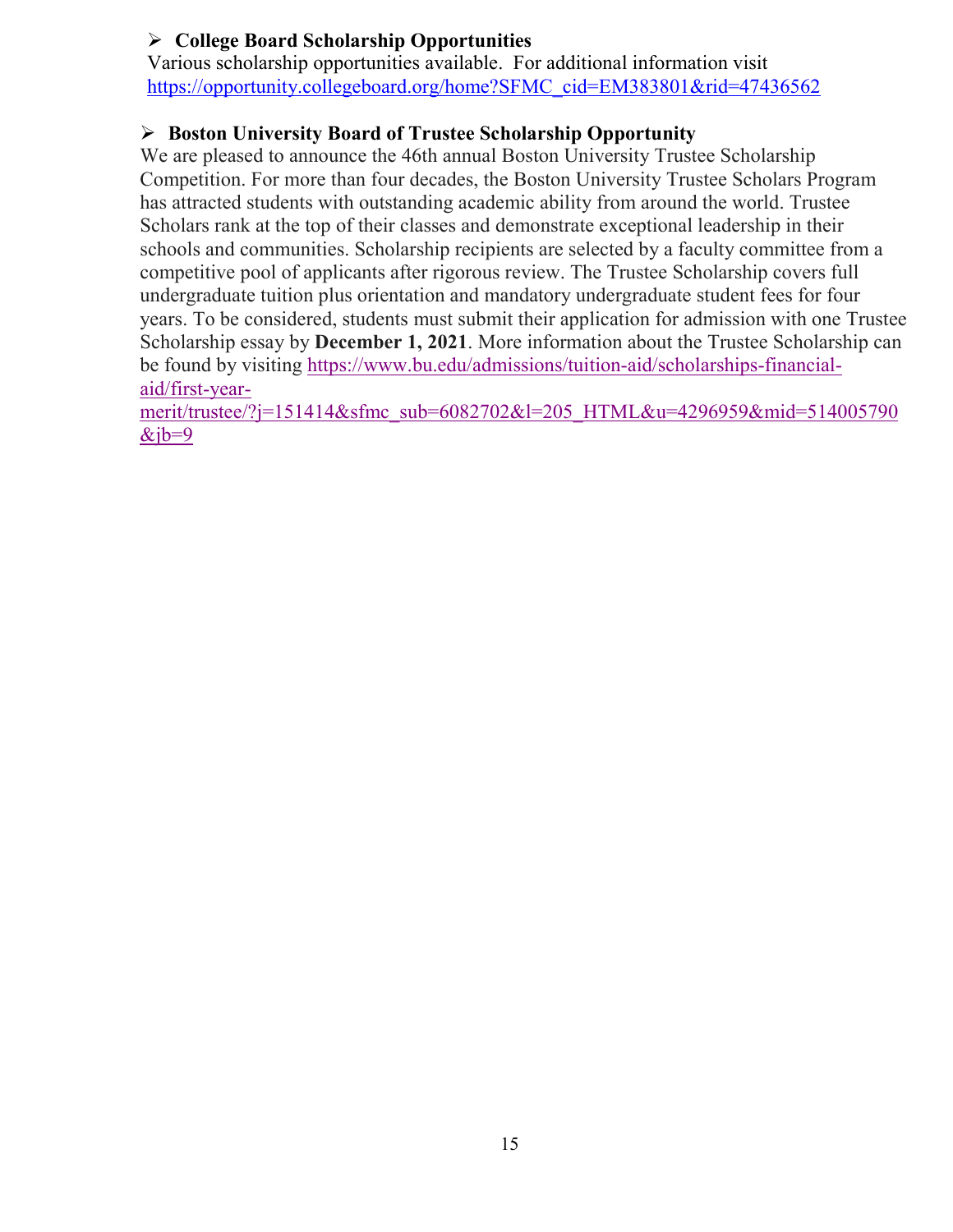

# *La Oficina de Universidad Friday Flyer 15 de Octubre de 2021*

### **Estudiantes de grado 12:**

- Únase al aula de Google de College Office lo antes posible si aún no lo ha hecho. El código de la clase es: **gpnvrjt**. Una vez conectado, encontrará una gran cantidad de material a su disposición, desde guías prácticas, videos útiles y documentos, así como una lista de las próximas visitas a universidades virtuales programadas solo para estudiantes de Huntington High School.
- Como recordatorio, asegúrese de registrarse en la cuenta Remind de la Clase de Orientación de 2022 con el código de clase **@ 8d27kc** para que reciba mensajes importantes del Departamento de Orientación. Además, inicie sesión en su cuenta de Naviance y asegúrese de que la dirección de correo electrónico que aparece sea su correo electrónico personal. ¡Su dirección de correo electrónico de HUFSD no es un correo electrónico activo y sin su dirección de correo electrónico personal no recibirá mensajes importantes de Guidance!

### **Estudiantes de grado 11**:

- $\triangleright$  Únase al aula de Google de la Oficina de Universidad lo antes posible si aún no lo ha hecho. El código de la clase es: **jilda7q**. Una vez conectado, encontrará una gran cantidad de material a su disposición, desde guías prácticas, videos útiles y documentos, así como una lista de las próximas visitas a universidades virtuales programadas solo para estudiantes de Huntington High School.
- Como recordatorio, asegúrese de registrarse en la cuenta Remind de la Clase de Consejería de 2023 con el código de clase **@mrsbrunon** para que reciba mensajes importantes del Departamento de Consejería. Además, inicie sesión en su cuenta de Naviance y asegúrese de que la dirección de correo electrónico que aparece sea su correo electrónico personal. ¡Su dirección de correo electrónico de HUFSD no es un correo electrónico activo y sin su dirección de correo electrónico personal no recibirá mensajes importantes de Guidance!

# *PRÓXIMOS EVENTOS*

- **28 de octubre de 2021**: Noche de Consejería para estudiantes y padres de los grados 10 y 11, 7 p.m. a través de ZOOM (enlace será compartida en breve)
- **3 de noviembre de 2021:** Noche de finalización de FAFSA, 7 p.m. a través de ZOOM (el enlace se compartirá en breve)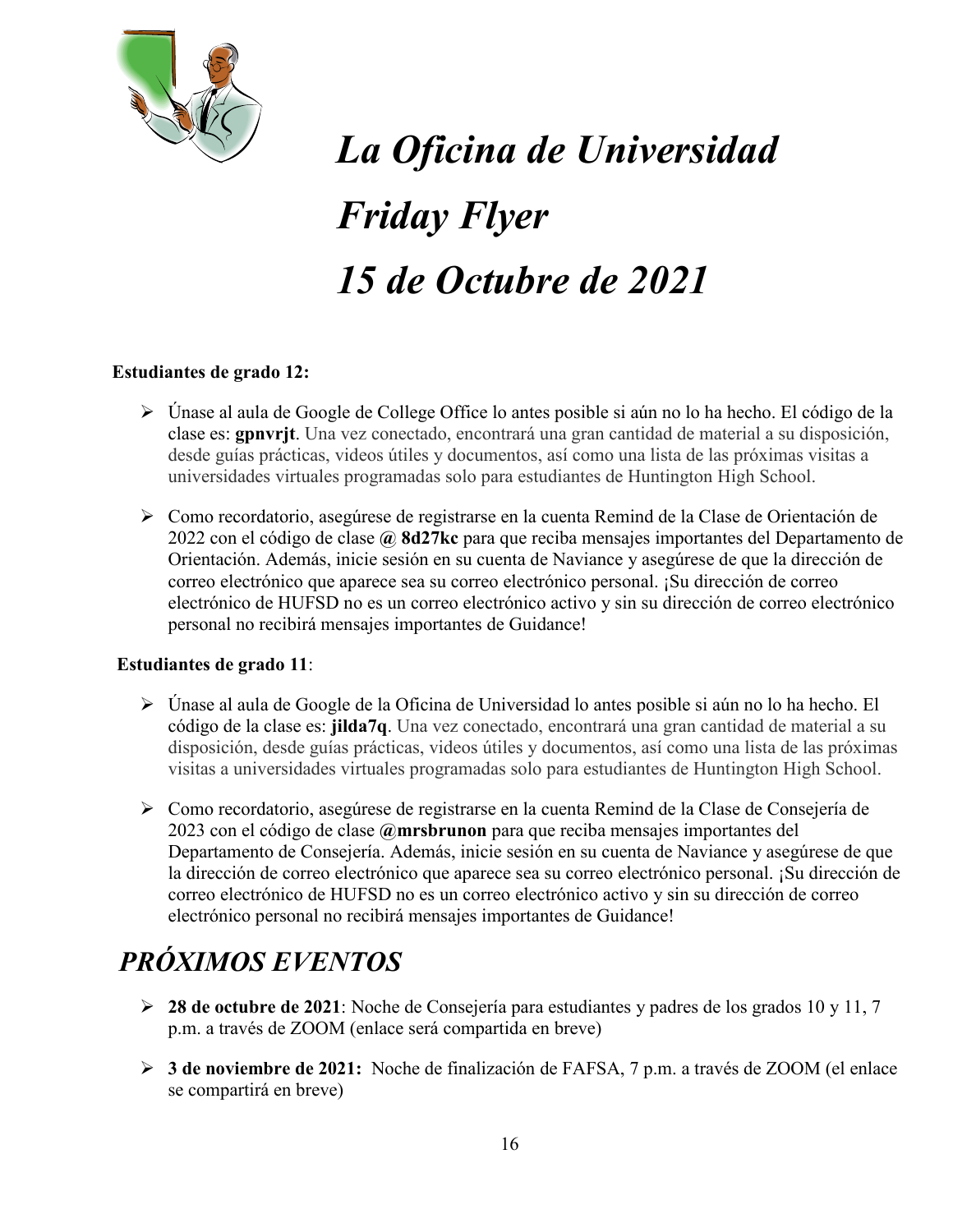# *PRÓXIMAS PRUEBAS ESTANDARIZADAS*

### **Fechas de los exámenes SAT y de las pruebas de materias (fechas límite de inscripción)**

| 6 de noviembre | inscribirse antes del 8 de octubre $(10/26 \text{ con el cargo por demora})$ |
|----------------|------------------------------------------------------------------------------|
| 4 de diciembre | inscribirse antes del 4 de noviembre (11/23 con el cargo por demora)         |
| 12 de marzo    | inscribirse antes del 11 de febrero (3/1 con el cargo de demora)             |
| 7 de mayo      | inscribirse antes del 8 de abril (4/26 con el cargo de demora)               |
| 4 de junio     | inscribirse antes del 5 de mayo (5/25 con el cargo de demora)                |
|                |                                                                              |

Para registrarse: [www.collegeboard.org](http://www.collegeboard.org/)

### **Fechas de los exámenes ACT (plazos de inscripción)**

| 23 de octubre   | inscríbase antes del 17 de septiembre (1/10 con el cargo por demora)       |
|-----------------|----------------------------------------------------------------------------|
| 11 de diciembre | inscríbase antes del 5 de noviembre (11/19 con el cargo por demora)        |
| 12 de febrero   | inscríbase antes del 7 de enero (1/21 con el cargo por demora)             |
| 2 de abril      | inscríbase antes del 25 d febrero $(3/11 \text{ con el cargo por demora})$ |
| 11 de junio     | inscríbase antes del 6 de mayo (5/20 con el cargo por demora)              |
| 16 de julio     | inscríbase antes del 17 de junio (6/4 con el cargo por demora)             |
|                 | *** No ACT de julio disponible en NY ***                                   |

Para registrarse: [www.actstudent.org](http://www.actstudent.org/)

# *Visitas de representantes de admisión a la universidad virtual*

Se alienta a los estudiantes de grados 11 y 12 con interés en cualquiera de las siguientes universidades a que se registren para la reunión virtual de admisión que será organizada por el consejero de admisión de la universidad. Simplemente inicie sesión en su cuenta de Naviance y desplácese por la lista de universidades en la sección Novedades. Haga clic en más información y luego regístrese (esquina superior derecha). Una vez registrado, recibirá un correo electrónico de recordatorio cinco días antes de la reunión virtual. Los estudiantes que no se preinscriban todavía pueden asistir a la reunión virtual. El código de la reunión (a través de ZOOM o Google Meet, según la preferencia de la universidad) estará disponible 15 minutos antes de la reunión y se puede encontrar en Naviance, siguiendo los pasos anteriores.

| Fecha                | Comienzo           | <u>Fin</u>        | <b>Universidad</b>                       |
|----------------------|--------------------|-------------------|------------------------------------------|
| 10/15/21<br>John Jay | $3:00$ pm          | $3:45$ pm         | <b>CUNY Colegio de Justicia Criminal</b> |
| 10/15/21             | $4:00 \text{ pm}$  | $4:45 \text{ pm}$ | <b>Johns Hopkins University</b>          |
| 10/15/21             | 6:00 <sub>pm</sub> | $6:45$ pm         | <b>Roger Williams University</b>         |
| 10/18/21             | $3:00$ pm          | $3:45$ pm         | Colegio St. Thomas Aquinas               |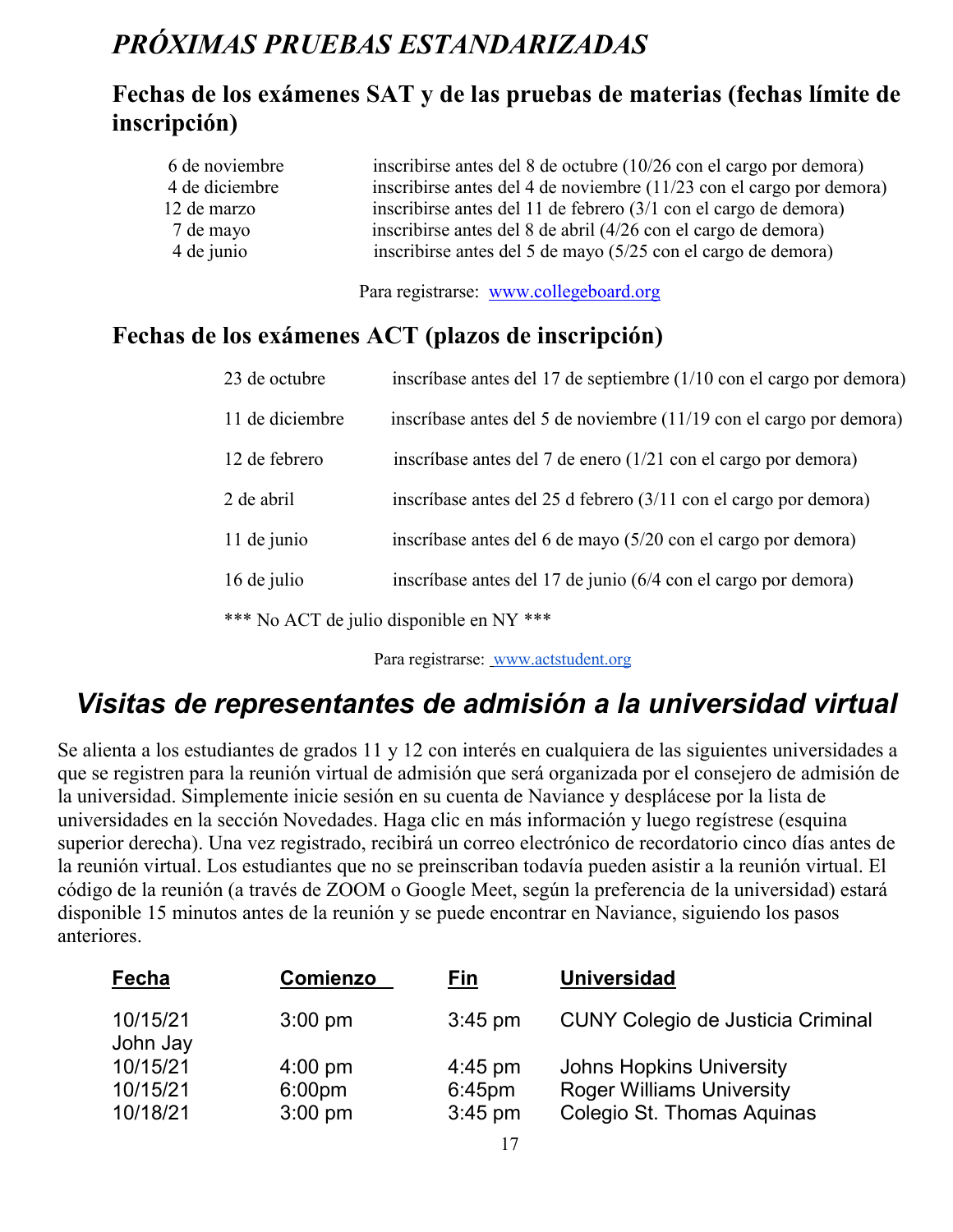| 10/18/21      | $4:00$ pm          | $4:45 \text{ pm}$  | Universidad Estatal de Carolina del             |
|---------------|--------------------|--------------------|-------------------------------------------------|
| Norte-Raleigh |                    |                    |                                                 |
| 10/18/21      | $5:00$ pm          | 5:45 pm            | Saint Michael's College                         |
| 10/18/21      | 6:00 pm            | $6:45$ pm          | Universidad SUNY en Albany                      |
| 10/19/21      | $3:00$ pm          | $3:45$ pm          | Universidad de Boston                           |
| 10/19/21      | 4:00 pm            | $4:45$ pm          | St. Lawrence University                         |
| 10/20/21      | 5:00 pm            | 5:45 pm            | <b>Tulane University</b>                        |
| 10/20/21      | $6:00$ pm          | $6:45$ pm          | <b>Catholic University of America</b>           |
| 10/21/21      | $3:00$ pm          | 3:45 <sub>pm</sub> | <b>Manhattan College</b>                        |
| 10/21/21      | 4:00pm             | 4:45 pm            | <b>Muhlenberg College</b>                       |
| 10/21/21      | 5:00 pm            | 5:45 pm            | Saint John Fisher College                       |
| 10/22/21      | $3:00$ pm          | $3:45$ pm          | <b>Emmanuel College</b>                         |
| 10/22/21      | 5:00 pm            | 5:45 pm            | <b>Mercy College</b>                            |
| 10/25/21      | 3:00 pm            | $3:45$ pm          | <b>Bryant University</b>                        |
| 10/25/21      | $4:00$ pm          | 4:45 pm            | Iona College                                    |
| 10/25/21      | $6:00$ pm          | $6:45$ pm          | Pace University – NYC Campus                    |
| 10/26/21      | $3:00$ pm          | $3:45$ pm          | George Washington University                    |
| 10/27/21      | $3:00$ pm          | $3:45$ pm          | <b>Dickinson College</b>                        |
| 10/28/21      | 3:00pm             | $3:45$ pm          | <b>Farmingdale State College</b>                |
| 10/28/21      | $4:00$ pm          | 4:45 pm            | <b>Towson University</b>                        |
| 10/28/21      | $6:00$ pm          | $6:45$ pm          | Kenyon College                                  |
| 10/29/21      | $3:00$ pm          | $3:45$ pm          | Universidad de Delaware                         |
| 11/1/21       | 3:00 <sub>pm</sub> | 3:45 <sub>pm</sub> | <b>Long Island University</b>                   |
| 11/1/21       | $4:00$ pm          | 4:45 pm            | Universidad de Quinnipiac                       |
| 11/3/21       | $3:00$ pm          | $3:45$ pm          | <b>SUNY Oneonta</b>                             |
| 11/3/21       | $4:00$ pm          | $4:45$ pm          | Universidad de West Virginia                    |
| 11/4/21       | $3:00$ pm          | $3:45$ pm          | <b>Texas A&amp;M University-College Station</b> |
| 11/4/21       | $4:00$ pm          | 4:45 pm            | <b>Binghamton University</b>                    |
| 11/4/21       | 5:00 pm            | 5:45 pm            | <b>Vassar College</b>                           |
| 11/8/21       | $3:00$ pm          | $3:45$ pm          | <b>SUNY Canton</b>                              |
| 11/12/21      | $3:00$ pm          | 3:345pm            | <b>Clarkson University</b>                      |
| 11/17/21      | $3:00$ pm          | $3:45$ pm          | <b>Suffolk County Community College</b>         |
| 12/6/21       | 4:00 pm            | $4:45$ pm          | <b>Nassau Community College</b>                 |
|               |                    |                    |                                                 |

## *SESIONES INFORMATIVAS*

### **SUNY Upstate Virtual Info Sessions**

Terapia de Radiacion, UltraSound, Ciencias de Laboratorio Clinico, Respiratory Therapy, Medical Imaging/Radiology, Virtual RN, Virtual Upstate Native Pre-Admission Workshop, Physical Therapy, 3+3 Doctor of Physical Therapy, Medical School Advisement Session For dates and additional information visit<https://engage.upstate.edu/portal/virtual-events>

### **University of Massachusetts – Boston** Dias de vistazo – Casi todos los sábados durante el semestre de otoño y sesiones de información/recorridas del campus durante la semana Para información adicional visite<https://admissions.umb.edu/freshman-students>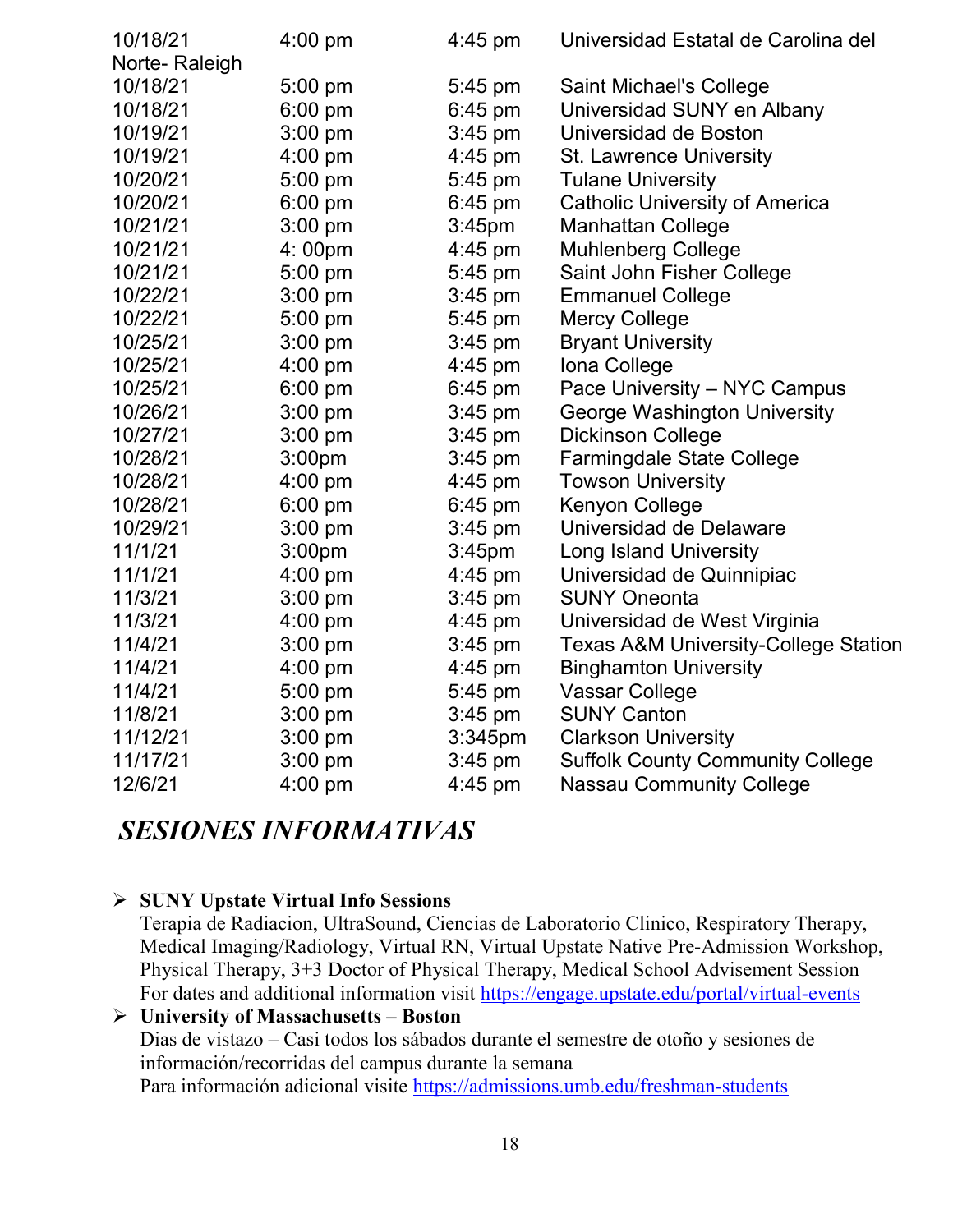### **Bates, Davidson, Oberlin y Occidental – Virtual**

Martes, 10/26 8:00pm Para información adicional visite [https://connect.oberlin.edu/portal/consortium\\_student?utm\\_source=as\\_admissions&utm\\_medi](https://connect.oberlin.edu/portal/consortium_student?utm_source=as_admissions&utm_medium=email&utm_campaign=counselor) [um=email&utm\\_campaign=counselor](https://connect.oberlin.edu/portal/consortium_student?utm_source=as_admissions&utm_medium=email&utm_campaign=counselor)

### **Universidad de Chicago**

Sesiones informativas virtuales y en persona Visitas virtuales y en persona Para obtener información adicional, visite <https://collegeadmissions.uchicago.edu/visit>

### **Sesiones de información de CUNY**

10/19 - 4:00 pm  $2/11 - 4:00$  pm Para obtener información adicional, visit[e](https://www.cuny.edu/admissions/undergraduate/welcomecenter/) <https://www.cuny.edu/admissions/undergraduate/welcomecenter/>

### **Universidad de Colorado**

Sesiones informativas en persona

Viernes 15 de octubre 9:00 am

Viernes 22 de octubre 9:00 am

Para obtener información adicional, visite https://admission.du.edu/portal/friday at du

For additional information visit [https://admission.du.edu/portal/friday\\_at\\_du](https://admission.du.edu/portal/friday_at_du)

### **Tulane University at Nassau County Museum of Art**

Hay muchos programas disponibles. Para información adicional visite <https://admission.tulane.edu/virtual-visiting>

### **University de Virginia**

Sesiones de informacion en persona Viernes, 10/15 11:30am – 1:00pm Sesión de Información de la Escuela de Arquitectura Miércoles, 12/1 6:00pm – 7:00pm Para información adicional y para inscribirse visite <https://www.arch.virginia.edu/events/ugrad-info-sessions-and-tours-fall-2021>

### **Explorando Excelencia Educacional – Sesiones Informativas Virtuales**

Brown University, Columbia University, Cornell University, Rice University, University of Chicago 16 de Octubre 1:00pm 3 de Noviembre 1:00pm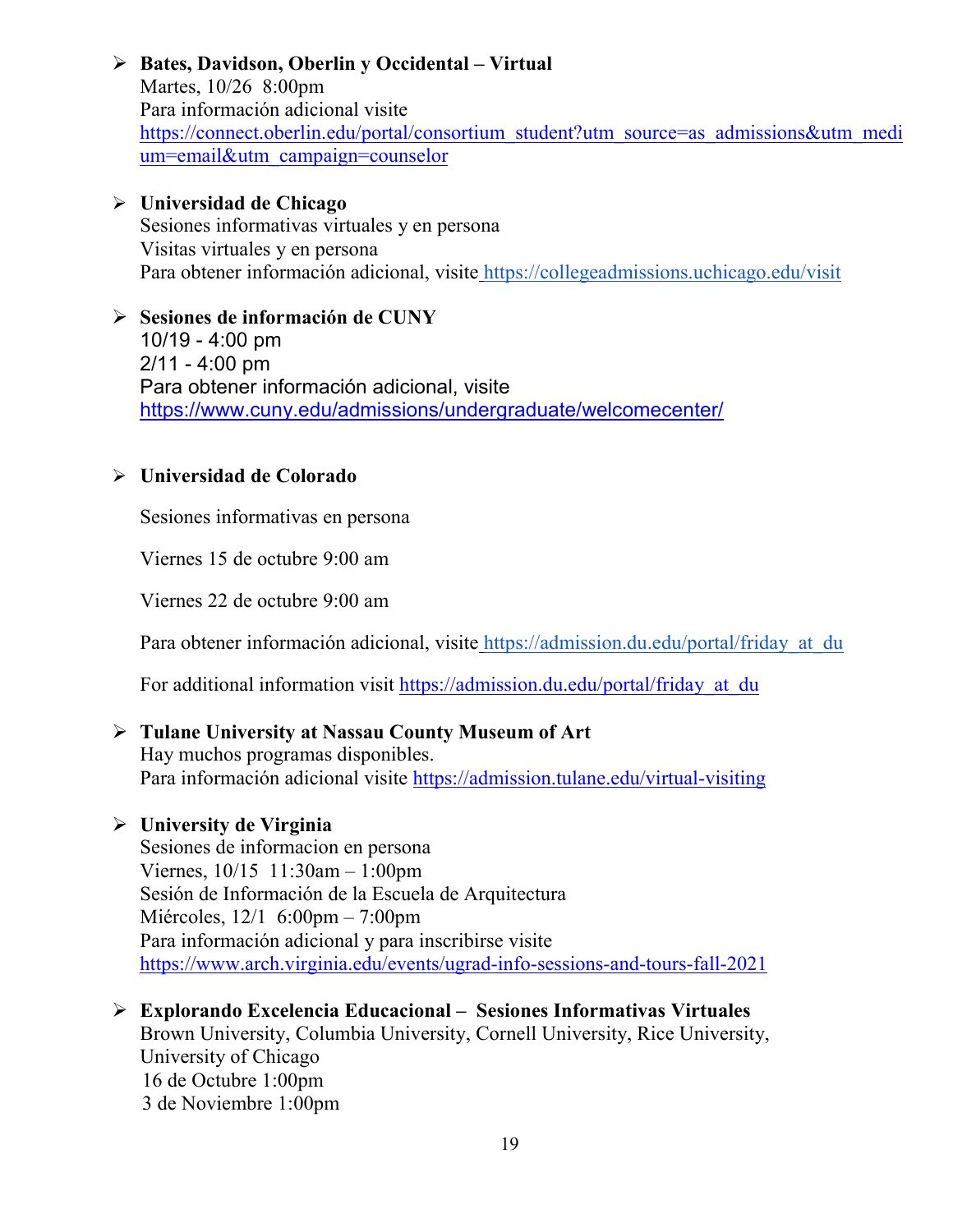Para información adicional y para inscribirse visite<https://exploringeducationalexcellence.org/>

 **Rensselaer Polytechnic Institute, Rochester Institute of Technology, Syracuse University and Union College – Sesiones de Informacion Virtual** Jueves, 21 de Octubre 7:00pm – 8:00pm Para inscribirse visite<https://join.rit.edu/register/?id=33db33e6-09f8-482a-849f-fc4ee22b1fc2>

### **SCAD**

New York, NY Sábado, 23 de octubre 10:00 a.m. 485 5ta Avenida 41st Street Para más información y para inscribirse visite [www.scad.edu/infosession](http://www.scad.edu/infosession)

# *CASAS ABIERTAS*

### **The Cooper Union**

Irwin S. Chanin Escuela de Arquitectura Escuela de Arte Albert Nerken Escuela de Ingeniería Ofertas de varias fechas y programas. Para información adicional visite [www.connect.cooper.edu/portal/cooper-events](http://www.connect.cooper.edu/portal/cooper-events)

### **SUNY Geneseo**

En persona 11 de noviembre Para obtener información adicional, visite [www.go.geneseo.edu](http://www.go.geneseo.edu/)

### **LeMoyne College**

Domingo, 10/24/ 10:00 am Domingo, 11/7 10:00 am Para obtener información adicional, visite <https://lemoyne.edu/Events/Open-House>

### **SUNY Morrisville**

23 de octubre 13 de noviembre 4 de diciembre Para obtener información adicional, visite, <https://www.morrisville.edu/open-house>

### **James Madison University**

23 de octubre - Virtual 13 de noviembre - En el campus Para obtener información adicional, visite [www.jmu.edu/openhouses](http://www.jmu.edu/openhouses)

### **Daemen College**

Sábado 16 de octubre 9:00 am - 1:00 pm Para obtener información adicional, visite [www.daemen.edu/openhouse](http://www.daemen.edu/openhouse)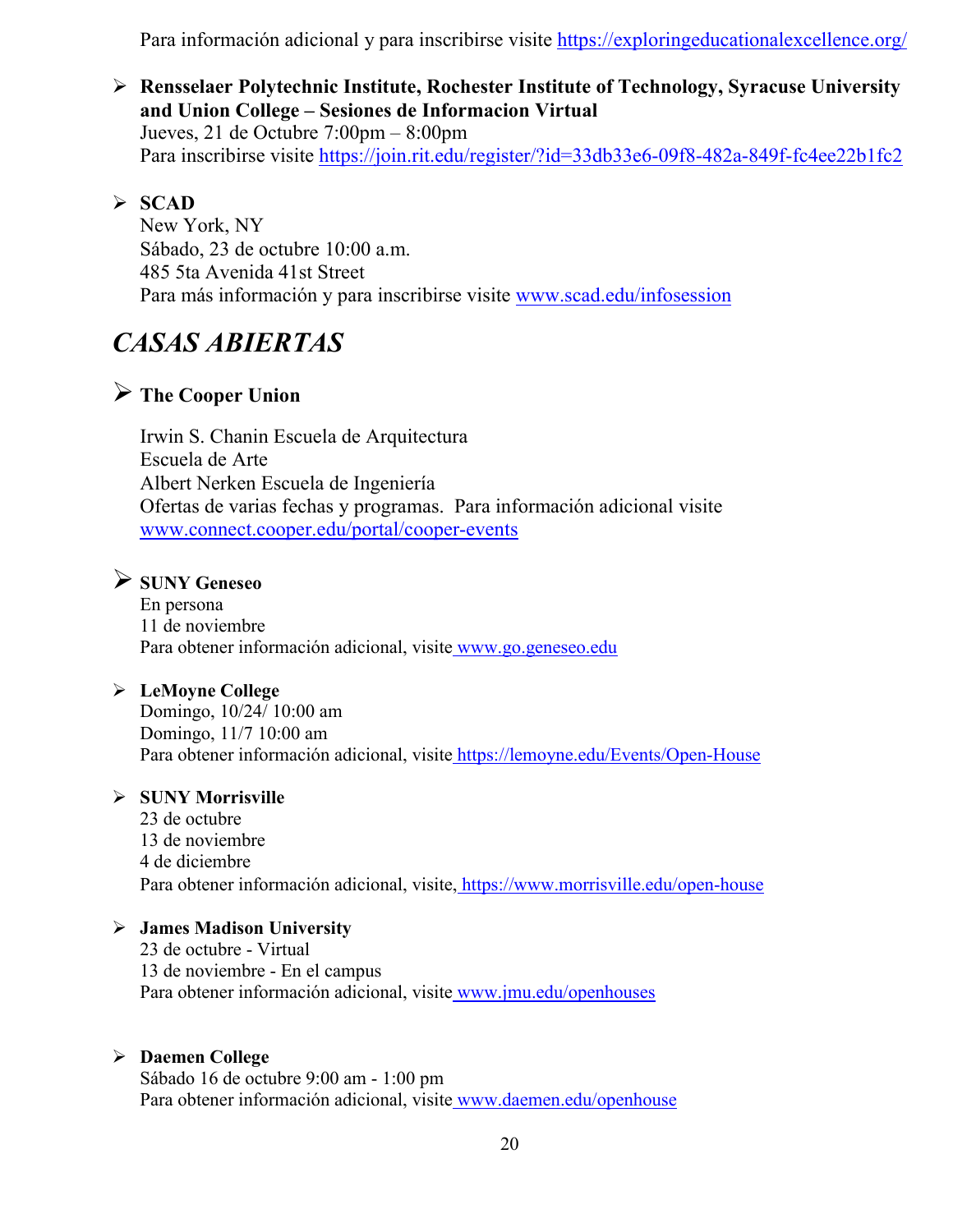### **Eckerd College**

Lunes, 11/8 8:00am – 11:30am Casa Abierta en Persona For additional information visit<https://www.eckerd.edu/admissions/open-house/>

### **Five Towns College**

Sábado, 16 de Octubre10:00am – 12:00pm Para mas información y para inscribirse visite [www.ftc.edu/virtual](http://www.ftc.edu/virtual)

### **Niagara University**

Hay muchas casas abiertas y varios programas disponibles en persona o en línea. Para una lista completa visite [https://apply.niagara.edu/portal/admission](https://apply.niagara.edu/portal/admission-events?utm_source=slate&utm_medium=email&utm_campaign=usnews_hs_email)[events?utm\\_source=slate&utm\\_medium=email&utm\\_campaign=usnews\\_hs\\_email](https://apply.niagara.edu/portal/admission-events?utm_source=slate&utm_medium=email&utm_campaign=usnews_hs_email)

### **Nichols College**

Domingo, 11/7 9:00am – 2:00pm Para información adicional y para inscribirse visite <https://www.nichols.edu/admission>

### **Suffolk University**

17 y 31 de Octubre Visite [www.Suffolk.edu/openhouse](http://www.suffolk.edu/openhouse) para información adicional

### **Champlain College**

16 de octubre 9:00 am - 3:00 pm 6 de noviembre 9:00 am - 3:00 pm Regístrese en [www.champlain.edu/foh](http://www.champlain.edu/foh)

### **Universidad de Bucknell**

Sábado 16 de octubre 8:30 am - 3:00 pm Sábado 13 de noviembre 8:30 am - 3:00 pm Visitas virtuales disponibles también Para obtener información adicional, visite [https://www.bucknell.edu/meet-bucknell/plan](https://www.bucknell.edu/meet-bucknell/plan-visit/open-houses/fall-open-houses)[visit/open-houses/fall-open-houses](https://www.bucknell.edu/meet-bucknell/plan-visit/open-houses/fall-open-houses)

### **Arcadia University**

Domingo, 17 de Octubre 12:30pm – 5:00pm Sábado, 13 de Noviembre 12:30pm – 5:00pm Para información adicional visite <https://www.arcadia.edu/admissions/visit-arcadia>

### **Seton Hall University**

Domingo, 24 de Octubre Visite [https://www.shu.edu/undergraduate-admissions/open-house/october-24-](https://www.shu.edu/undergraduate-admissions/open-house/october-24-2021.cfm?utm_source=newsletter&utm_medium=email&utm_campaign=senior22&eid=5ea6f9906d537f2e213538d8) [2021.cfm?utm\\_source=newsletter&utm\\_medium=email&utm\\_campaign=senior22](https://www.shu.edu/undergraduate-admissions/open-house/october-24-2021.cfm?utm_source=newsletter&utm_medium=email&utm_campaign=senior22&eid=5ea6f9906d537f2e213538d8) [&eid=5ea6f9906d537f2e213538d8](https://www.shu.edu/undergraduate-admissions/open-house/october-24-2021.cfm?utm_source=newsletter&utm_medium=email&utm_campaign=senior22&eid=5ea6f9906d537f2e213538d8) para inscribirse

### **Macaulay Honors College**

18 de octubre 5:00 pm - 6:00 pm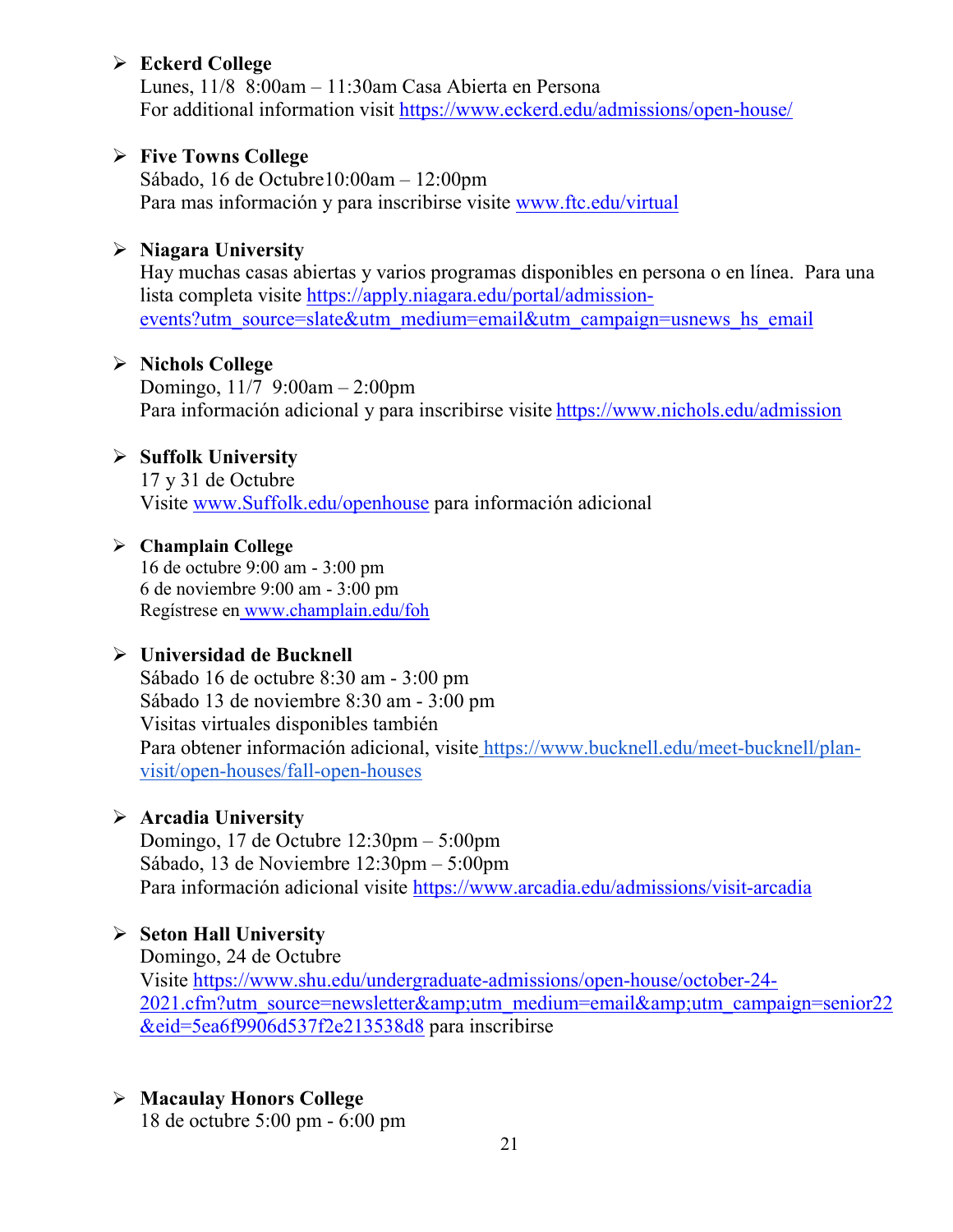Para obtener información adicional y registrarse, visite [https://macaulay.cuny.edu/calendar-of](https://macaulay.cuny.edu/calendar-of-events/open-house-101821/?)[events/open-house-101821/?](https://macaulay.cuny.edu/calendar-of-events/open-house-101821/?)

### **Universidad de Scranton**

24 de octubre 7 de noviembre Para obtener información adicional, visite [www.scranton.edu/openhouse](http://www.scranton.edu/openhouse)

### **SUNY Brockport**

13 de noviembre Inscríbase hoy a [www.apply.brockport.edu/portal/openhouse2021](http://www.apply.brockport.edu/portal/openhouse2021)

### **Montclair State University**

Domingo, 17 de Noviembre Para información adicional visite<https://www.montclair.edu/admissions/visit-us/>

### **Mitchell College**

13 de Noviembre Para mas información y para inscribirse visite<https://mitchell.edu/visit-us/>

### **SUNY Cortland**

Jueves, 11 de Noviembre Para saber más e inscribirse visite [www.cortland.edu/visit](http://www.cortland.edu/visit)

### **Brooklyn College**

Casa Abierta Virtual del Colegio Scholars Jueves, 10/28 6:00pm via zoom Inscríbase con anticipación a nos mas tardar del 26 de octubre <https://us02web.zoom.us/meeting/register/tZwvduCspz0tHN0xkrU85x-uRIiXZV5UDFHi>

### **Colgate University – Colgate Enfoque Casa Abierta Virtual**

Sábado, 16 de octubre 1:00pm – 4:00pm Para información adicional visite<https://www.colgate.edu/admission-aid/visit/colgate-focus>

### **University of Massachusetts – Boston**

Virtual Open House Saturday, October 16 For additional information visit<https://admissions.umb.edu/freshman-students>

### **St. Joseph's College of Maine**

Sabado, 16 de Octubre Sabado, 30 de Octubre Para información adicional visite [www.sjcme.edu/admissions](http://www.sjcme.edu/admissions) 

### **University of Dayton**

Domingo, 17 de Octubre Domingo, 7 de Noviembre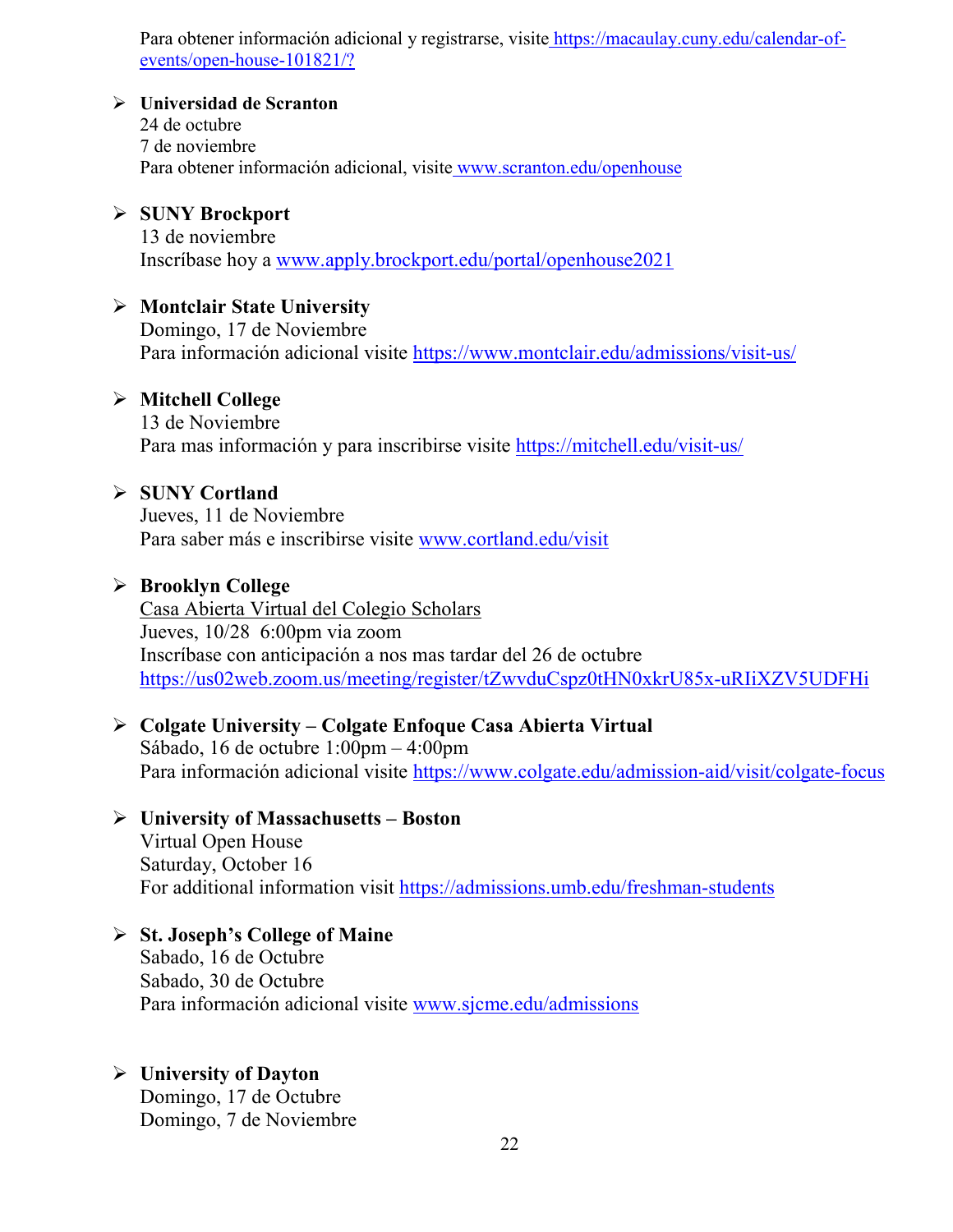Para información adicional visite [www.admission.udayton.edu/openhouse](http://www.admission.udayton.edu/openhouse)

### **SUNY New Paltz**

Sabado, 30 de Octubre Inscribase a [www.newpaltz.edu/admissions/openhouse](http://www.newpaltz.edu/admissions/openhouse)

### **Brooklyn College**

Miércoles, 20 de Octubre 5:00pm – Escuela de Educación Miercoles. 27 de Octubre 5:00pm – School of Natural Behavioral Sciences Miércoles 27 de Octubre 5:00pm – Murray Koppelman Escuela de Empresas Para información adicional y para inscribirse visite <http://www.brooklyn.cuny.edu/web/admissions/freshmen/events/openhouse.php>

### **SUNY Plattsburgh**

Sabado, 23 de Octubre Sabado, 13 de Noviembre Para información adicional visite [https://www.plattsburgh.edu/admissions/visit/open](https://www.plattsburgh.edu/admissions/visit/open-house.html)[house.html](https://www.plattsburgh.edu/admissions/visit/open-house.html)

### **FIT – Casa Abierta Virtual**

Domingo, 24 de Octubre 1:00pm Para información adicional visite [https://fitnyc.askadmissions.net/Portal/EI/ViewDetails?gid=623577d4fc98ac55b04c8aa4a010](https://fitnyc.askadmissions.net/Portal/EI/ViewDetails?gid=623577d4fc98ac55b04c8aa4a010c92320fb38) [c92320fb38](https://fitnyc.askadmissions.net/Portal/EI/ViewDetails?gid=623577d4fc98ac55b04c8aa4a010c92320fb38)

### **SUNY Canton**

23 y 30 de Octubre 13 de Noviembre Para mas información y para inscribirse visite [www.canton.edu/openhouse/](http://www.canton.edu/openhouse/)

### **SUNY Potsdam**

Sábado 30 de Octubre Sábado 13 de Noviembre Para obtener información adicional, visite [www.potsdam.edu](http://www.potsdam.edu/)

### **American International College**

Sábado, 16 de Octubre 9:00am – 12:00pm Sábado, 13 de Noviembre 10:00am – 1:00pm Para inscribirse visite [www.aic.edu/oh](http://www.aic.edu/oh)

### **St. Joseph's College**

Domingo, 24 de Octubre 10:00am Para información adicional llame 631-687-4500 y para inscribirse visite <https://liadmissions.sjcny.edu/register/?id=5a8118da-f275-4157-9a37-2bd2d4b2bca2>

### **Manhattan College**

Domingo, 24 de Octubre 12:00 pm – 3:00pm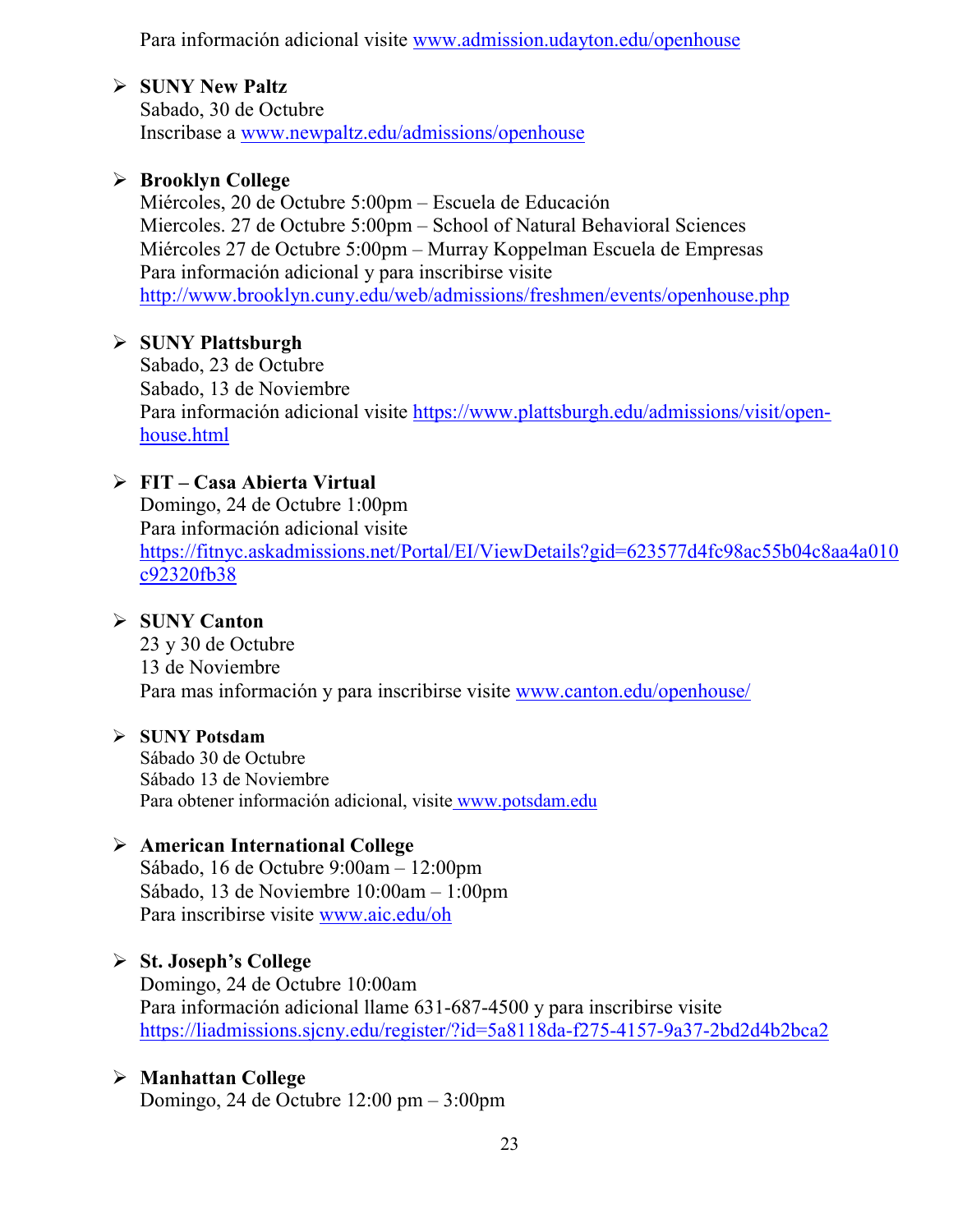Inscríbase hoy a [www.apply.manhattan.edu/register/openhouse21](http://www.apply.manhattan.edu/register/openhouse21) 

### **York College – Virtual**

Domingo, 11/7 11:00am – 1:00pm Escuela de las Artes y Ciencias Domingo, 11/14 11:00am – 1:00pm Escuela de Empresas y Sistemas de Información Domingo, 11/21 11:00am – 1:00pm Escuela de Ciencias de Salud y Programas Profesionales Para más información y para inscribirse visite <https://www.york.cuny.edu/admissions/openhouse>

# *EXCURSIONES VIRTUALES AL CAMPUS UNIVERSITARIO*

- $\triangleright$  Muchas universidades se han registrado en los siguientes sitios web para ofrecer a los estudiantes y sus familias recorridos virtuales por el campus. ¡Asegúrate de echarles un vistazo!
	- o [www.campustours.com](http://www.campustours.com/)
	- o [www.youvisit.com](http://www.youvisit.com/)
	- o [www.ecampustours.com](http://www.ecampustours.com/)

# *FERIAS UNIVERSITARIAS / PROGRAMAS ESPECIALES*

 **Western Suffolk Counselors' Association – Feria de Universidad Virtual de Long**  12 de octubre a 30 de noviembre Hable con consejeros de admission de universidades participantes en: Miércoles, 27 de octubre 6:30pm – 8:30pm Domingo, 14 de Novimebre 2:00pm – 4:00pm Estudiantes pueden inscribirse visitando <https://longislandcollegefairs.swoogo.com/Registration>

 **The Princeton Review Tutoría y Preparación para los exámenes de SAT and ACT y AP**  Los exámenes de SAT and ACT están a la vuelta de la esquina. No se pierda esta oportunidad para inscribirse a los cursos de preparacion virtuales por medio de nuestra relacion con The Princeton Review.

 \*Para el horario complete de cursos, visite [www.princetonreview.com/huntingtonhs](http://www.princetonreview.com/huntingtonhs) o llame (800) 2REVIEW.

Los estudiantes de Huntington High School recibiran un 30% de descuento para TODOS los cursos, incluyendo los cursos de AP, SAT and ACT.

 **Columbia University – Presentación a la Vida Multicultural en Columbia, NY (Virtual)** 18 de Octubre 7:00pm – 8:15pm Para información adicional y para inscribirse visite <https://apply.college.columbia.edu/register/introNY>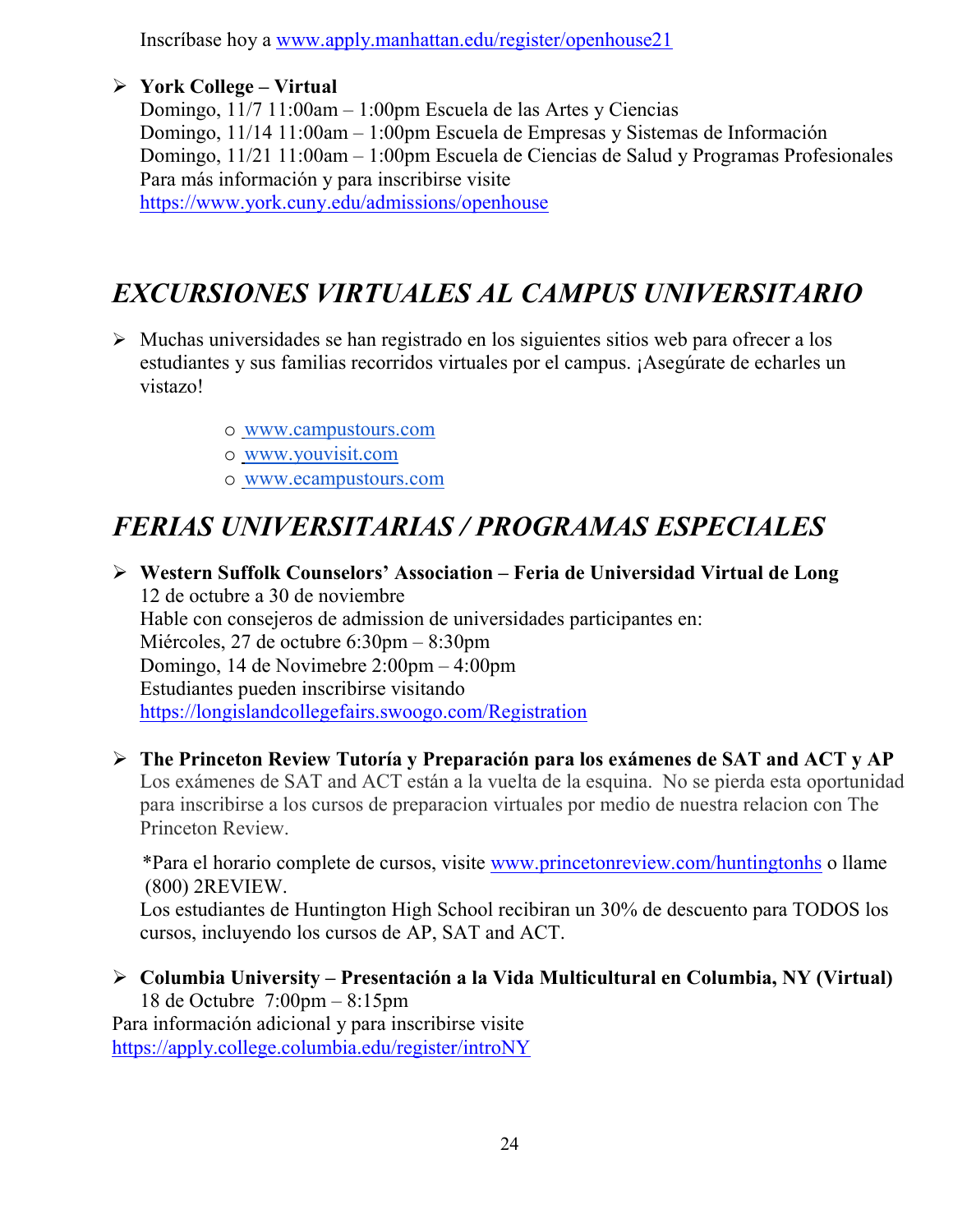### *Drexel University*

Elaboración de su carpeta de trabajos para el éxito universitario

Miércoles 20 de octubre 6:00 pm - 7:00 pm

Explorando sus intereses académicos

Miércoles 17 de noviembre 6:00 pm – 7:00pm

Para obtener información adicional, visit[e](https://drexel.edu/undergrad/visit/webinars?utm_source=slate&utm_medium=email&utm_campaign=app-prep-wkshp-counselors-gen) [https://drexel.edu/undergrad/visit/webinars?utm\\_source=slate&utm\\_medium=email&utm\\_ca](https://drexel.edu/undergrad/visit/webinars?utm_source=slate&utm_medium=email&utm_campaign=app-prep-wkshp-counselors-gen) [mpaign=app-prep-wkshp-counselors-gen](https://drexel.edu/undergrad/visit/webinars?utm_source=slate&utm_medium=email&utm_campaign=app-prep-wkshp-counselors-gen)

### **Ferias de universidades virtuales SUNY**

Domingo, 17 de octubre 1-3pm, <https://app.brazenconnect.com/a/suny/e/NBvLb>

### **SUNY: ¿Qué SUNY eres?**

Miércoles 17 de noviembre 5:30 pm[,](https://engage.suny.edu/portal/which_suny_virtual?id=76941883-6783-43ee-8d5c-a7f8d04633ab) [https://engage.suny.edu/portal/which\\_suny\\_virtual?id=76941883-6783-43ee-8d5c](https://engage.suny.edu/portal/which_suny_virtual?id=76941883-6783-43ee-8d5c-a7f8d04633ab)[a7f8d04633ab](https://engage.suny.edu/portal/which_suny_virtual?id=76941883-6783-43ee-8d5c-a7f8d04633ab)

Miércoles 15 de diciembre 5:30 pm[,](https://engage.suny.edu/portal/which_suny_virtual?id=1622a0c7-8128-4cd8-b040-a0702589af91) [https://engage.suny.edu/portal/which\\_suny\\_virtual?id=1622a0c7-8128-4cd8-b040](https://engage.suny.edu/portal/which_suny_virtual?id=1622a0c7-8128-4cd8-b040-a0702589af91) [a0702589af91](https://engage.suny.edu/portal/which_suny_virtual?id=1622a0c7-8128-4cd8-b040-a0702589af91)

### **SUNY: Cómo inscribirse en SUNY**

Miércoles 27 de octubre 5:30 pm, https://engage.suny.edu/portal/how to apply?id=3ee30a29[e9ad-4d99-a525-2ccdd77762ae](https://engage.suny.edu/portal/how_to_apply?id=3ee30a29-e9ad-4d99-a525-2ccdd77762ae)

- **SUNY: ¡Hola, fanáticos del deporte!** Conozca las opciones de títulos para carreras relacionadas con el deporte. Jueves 4 de noviembre 6:30 pm[,](https://engage.suny.edu/register/?id=cdd64ada-ab61-4be4-9b60-c24c1746a541) <https://engage.suny.edu/register/?id=cdd64ada-ab61-4be4-9b60-c24c1746a541>
- **SUNY: Programas culturalmente diversos en la sesión informativa de SUNY** Jueves 21 de octubre 4:30 pm, [https://engage.suny.edu/register/?id=bf46614b-131b-47c2-](https://engage.suny.edu/register/?id=bf46614b-131b-47c2-8974-ea08fccb2756) [8974-ea08fccb2756](https://engage.suny.edu/register/?id=bf46614b-131b-47c2-8974-ea08fccb2756)
- **SUNY: Sesiones de información de EOP** Jueves, 21 de octubre a las 3pm, [https://engage.suny.edu/portal/eop\\_sessions?id=1297af32-](https://engage.suny.edu/portal/eop_sessions?id=1297af32-544c-4123-b218-90ea56280e3f) [544c-4123-b218-90ea56280e3f](https://engage.suny.edu/portal/eop_sessions?id=1297af32-544c-4123-b218-90ea56280e3f)

Jueves 4 de noviembre 3pm, [https://engage.suny.edu/portal/eop\\_sessions?id=d476f4f0-9eb5-](https://engage.suny.edu/portal/eop_sessions?id=d476f4f0-9eb5-4eee-8515-0e5fabf155ee) [4eee-8515-0e5fabf155ee](https://engage.suny.edu/portal/eop_sessions?id=d476f4f0-9eb5-4eee-8515-0e5fabf155ee)

Jueves, 18 de noviembre 3pm, [https://engage.suny.edu/portal/eop\\_sessions?id=3ec34301](https://engage.suny.edu/portal/eop_sessions?id=3ec34301-e061-4f4e-b1db-333b64ef5fc1) [e061-4f4e-b1db-333b64ef5fc1](https://engage.suny.edu/portal/eop_sessions?id=3ec34301-e061-4f4e-b1db-333b64ef5fc1)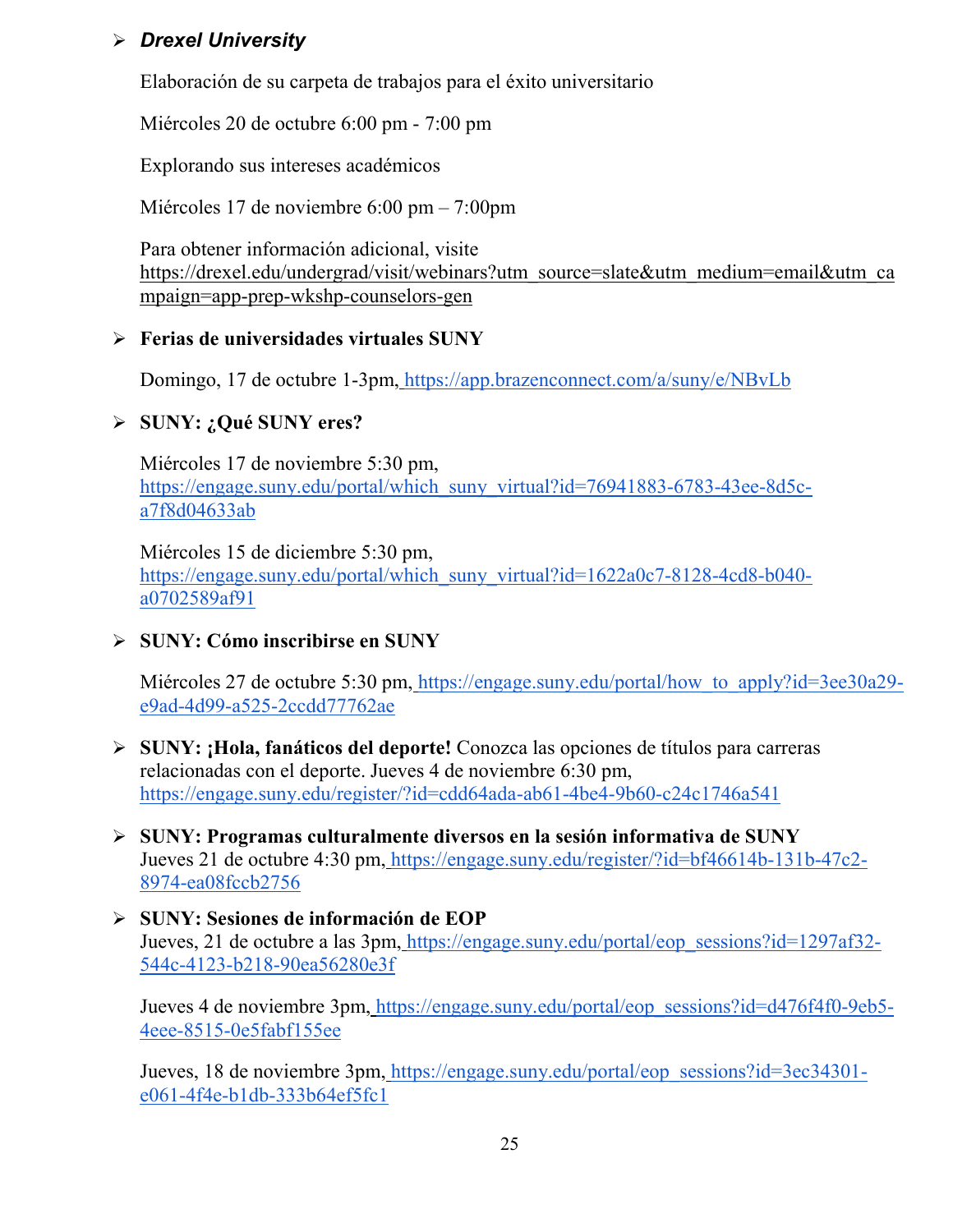Jueves 16 de diciembre 3pm, [https://engage.suny.edu/portal/eop\\_sessions?id=9d71e98e-68b1-](https://engage.suny.edu/portal/eop_sessions?id=9d71e98e-68b1-421c-8fbe-6b90915ba08d) [421c-8fbe-6b90915ba08d](https://engage.suny.edu/portal/eop_sessions?id=9d71e98e-68b1-421c-8fbe-6b90915ba08d)

> Davidson College

24 - 25 de Octubre

Visita virtual a la universidad para grupos raciales y étnicos históricamente excluidos que son los primeros en asistir a la universidad y estudiantes de entornos rurales o de bajos ingresos. Para obtener información adicional, visite [https://www.davidson.edu/admission-and-financial](https://www.davidson.edu/admission-and-financial-aid/visit/access-davidson)[aid/visit/access-davidson](https://www.davidson.edu/admission-and-financial-aid/visit/access-davidson)

- **Alpha Phi Alpha/Eta Theta Lambda – HBCU Recorrida de Universidad Virtual** Sábado, 23 de Octubre Sábado, 30 de Octubre Para información adicional y para inscribirse visite [www.etleducationfoundation.org](http://www.etleducationfoundation.org/)
- **Bentley College – Falcon Diversity Day** Salado, 23 de octubre 8:30am – 3:00pm Inscríbase a<https://ugadmission.bentley.edu/register/falcon-diversity> a no más tardar del 18 de octubre

### **Oberlin College & Conservatorio**

Solicite a la Visita del Programa Multicultural del Otoño para un viaje con todo pago a Oberlin College. 28 de Octubre – 30 (En Persona) Solicitud caduca el 10/11 4-6 de Noviembre (En Persona) Solicitud caduca el 10/11 1-3 de Diciembre (Virtual) No hay límite de tiempo para solicitar Para información adicional y para solicitar visite [https://connect.oberlin.edu/register/mvpapp\\_2021](https://connect.oberlin.edu/register/mvpapp_2021)

# *AYUDAS FINANCIERAS / BECAS*

### *PERFIL CSS (DISPONIBLE 1/10/2021)*

 Si una de sus universidades requiere el perfil CSS, debe completar el perfil en línea a través d[e](http://www.collegeboard.org/) [www.collegeboard.org](http://www.collegeboard.org/). El perfil ayuda a las universidades a otorgar becas y subvenciones privadas. Solo se puede acceder al perfil en línea.

### *Solicitud gratuita FAFSA de ayuda federal para estudiantes (DISPONIBLE 10/1/2021)*

- La FAFSA es el formulario utilizado por todas las facultades de dos y cuatro años, universidades y escuelas profesionales para la concesión desde [ayuda federal para](http://studentaid.ed.gov/students/publications/student_guide/2010-2011/english/typesofFSA_grants.htm)  [estudianteslas ayudas](http://studentaid.ed.gov/students/publications/student_guide/2010-2011/english/typesofFSA_grants.htm) y la mayoría estatales y universitarias. Los estudiantes deben presentar su solicitud lo antes posible en línea a través de [www.fafsa.gov.](http://www.fafsa.gov/)
- ¡Regístrese para obtener su **número de identificación de Ayuda Federal para Estudiantes AHORA! Tanto los estudiantes como los padres deben tener una identificación FSA**. Visita [www.fsaid.ed.gov](http://www.fsaid.ed.gov/) para hacerlo.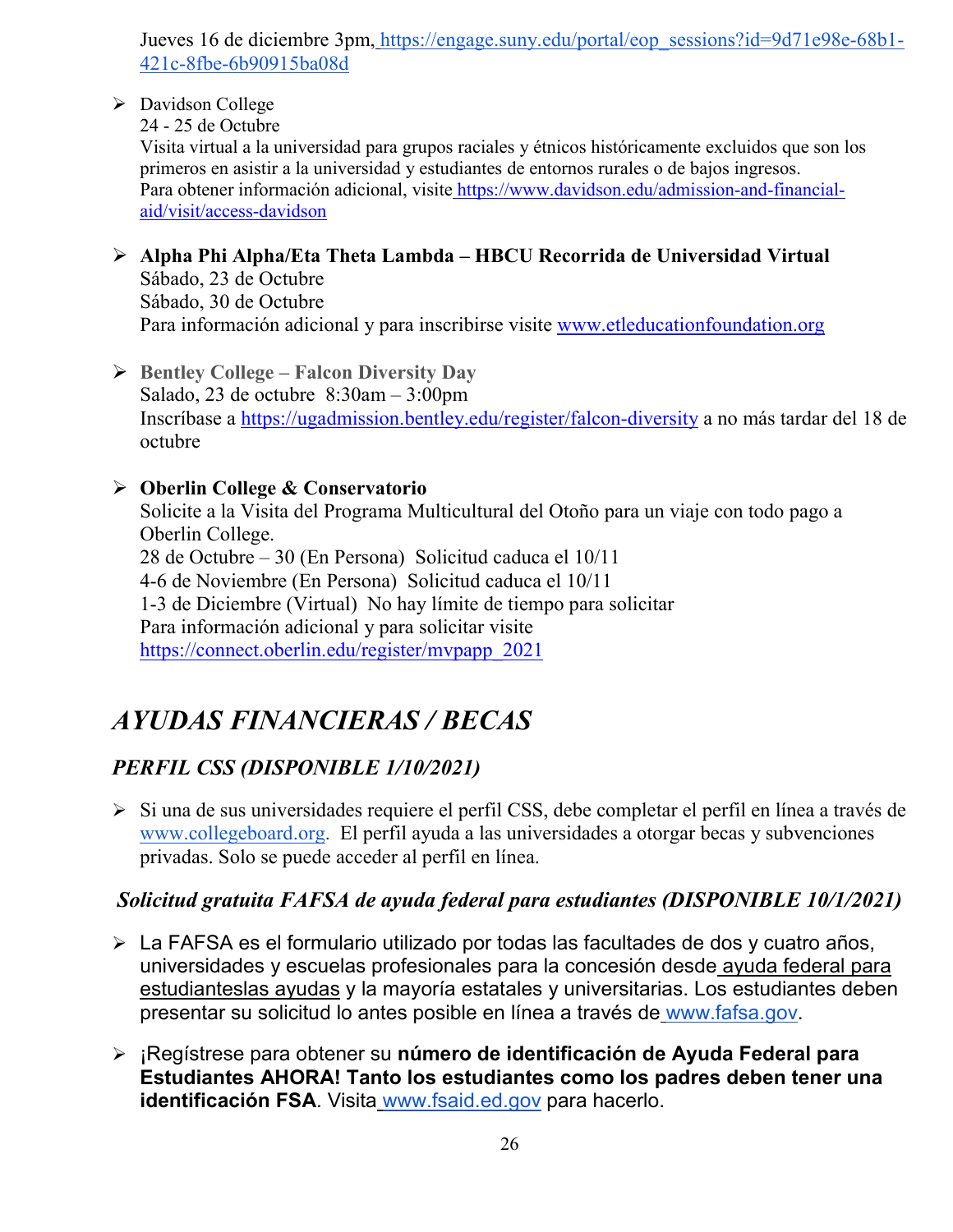### **Talleres para completar SUNY FAFSA**

· Hora de finalización Martes 9 de noviembre a las 6 p.m[.](https://engage.suny.edu/register/?id=8a77ccff-35a6-4b3f-9f43-6b4be5c28b19) [https://engage.suny.edu/register/?id=8a77ccff-35a6-4b3f-9f43-](https://engage.suny.edu/register/?id=8a77ccff-35a6-4b3f-9f43-6b4be5c28b19) [6b4be5c28b19](https://engage.suny.edu/register/?id=8a77ccff-35a6-4b3f-9f43-6b4be5c28b19)

· Hora de finalización Martes 16 de noviembre a las 6 p.m[.](https://engage.suny.edu/register/?id=06fb703c-3cb5-476c-a5a1-37e73708f764) [https://engage.suny.edu/register/?id=06fb703c-3cb5-476c-a5a1-](https://engage.suny.edu/register/?id=06fb703c-3cb5-476c-a5a1-37e73708f764) [37e73708f764](https://engage.suny.edu/register/?id=06fb703c-3cb5-476c-a5a1-37e73708f764)

· Hora de finalización Martes 23 de noviembre a las 6 p.m[.](https://engage.suny.edu/register/?id=0cbd30b4-9963-4a5e-b449-679227431bde) [https://engage.suny.edu/register/?id=0cbd30b4-9963-4a5e-b449-](https://engage.suny.edu/register/?id=0cbd30b4-9963-4a5e-b449-679227431bde) [679227431bde](https://engage.suny.edu/register/?id=0cbd30b4-9963-4a5e-b449-679227431bde)

· Tiempo para completar tu solicitud para ayuda financiera, 30 de noviembre 6pm, [https://engage.suny.edu/register/?id=dcae4277-](https://engage.suny.edu/register/?id=dcae4277-8088-4102-9693-e6bebf732455) [8088-4102-9693-e6bebf732455](https://engage.suny.edu/register/?id=dcae4277-8088-4102-9693-e6bebf732455)

 **SUNY Suffolk Talleres de Ayuda Financiera – Varias Fechas Disponibles** Para información adicional y para inscribirse visite [https://forms.office.com/Pages/ResponsePage.aspx?id=rvKh7TI4jU6EyKUMKpxiL9ODN](https://forms.office.com/Pages/ResponsePage.aspx?id=rvKh7TI4jU6EyKUMKpxiL9ODNjm6hwZPo-wgbVOqGKBUMjAzWlFKQUxYMUpCVjBHRkJJOEU1TEhNUi4u) [jm6hwZPo-wgbVOqGKBUMjAzWlFKQUxYMUpCVjBHRkJJOEU1TEhNUi4u](https://forms.office.com/Pages/ResponsePage.aspx?id=rvKh7TI4jU6EyKUMKpxiL9ODNjm6hwZPo-wgbVOqGKBUMjAzWlFKQUxYMUpCVjBHRkJJOEU1TEhNUi4u)

### **Sesiones de información sobre ayuda financiera de SUNY**

· Hablemos de Ayuda Financiera, martes 28 de septiembre 6pm[,](https://engage.suny.edu/portal/financial_aid_sessions_virtual?id=0615f35b-57ab-4ac5-a7e7-75101141e234) [https://engage.suny.edu/portal/financial\\_aid\\_sessions\\_virtual?id=061](https://engage.suny.edu/portal/financial_aid_sessions_virtual?id=0615f35b-57ab-4ac5-a7e7-75101141e234) [5f35b-57ab-4ac5-a7e7-75101141e234](https://engage.suny.edu/portal/financial_aid_sessions_virtual?id=0615f35b-57ab-4ac5-a7e7-75101141e234)

· Hablemos de Ayuda Financiera – [en Español, martes 19 de](https://engage.suny.edu/portal/financial_aid_sessions_virtual?id=c660ab2f-7659-43e8-a299-617d10fca127)  octubre 6pm, https://engage.suny.edu/portal/financial aid sessions virtual?id=c66 [0ab2f-7659-43e8-a299-617d10fca127](https://engage.suny.edu/portal/financial_aid_sessions_virtual?id=c660ab2f-7659-43e8-a299-617d10fca127)

### **Scholarships.com**

Regístrese hoy en [www.scholarships.com](http://www.scholarships.com/) para recibir **GRATUITA sobre** información becas

### **Fastweb.com**

Regístrese hoy en [www.fastweb.com](http://www.fastweb.com/) para recibir **GRATUITA sobre** información becas.

### **Mis dólares universitarios**

Regístrese hoy en [www.mycollegedollars.com](http://www.mycollegedollars.com/) para recibir **GRATUITA sobre** información becas.

### **Becas**

Visite los sitios web a continuación para conocer las oportunidades de becas: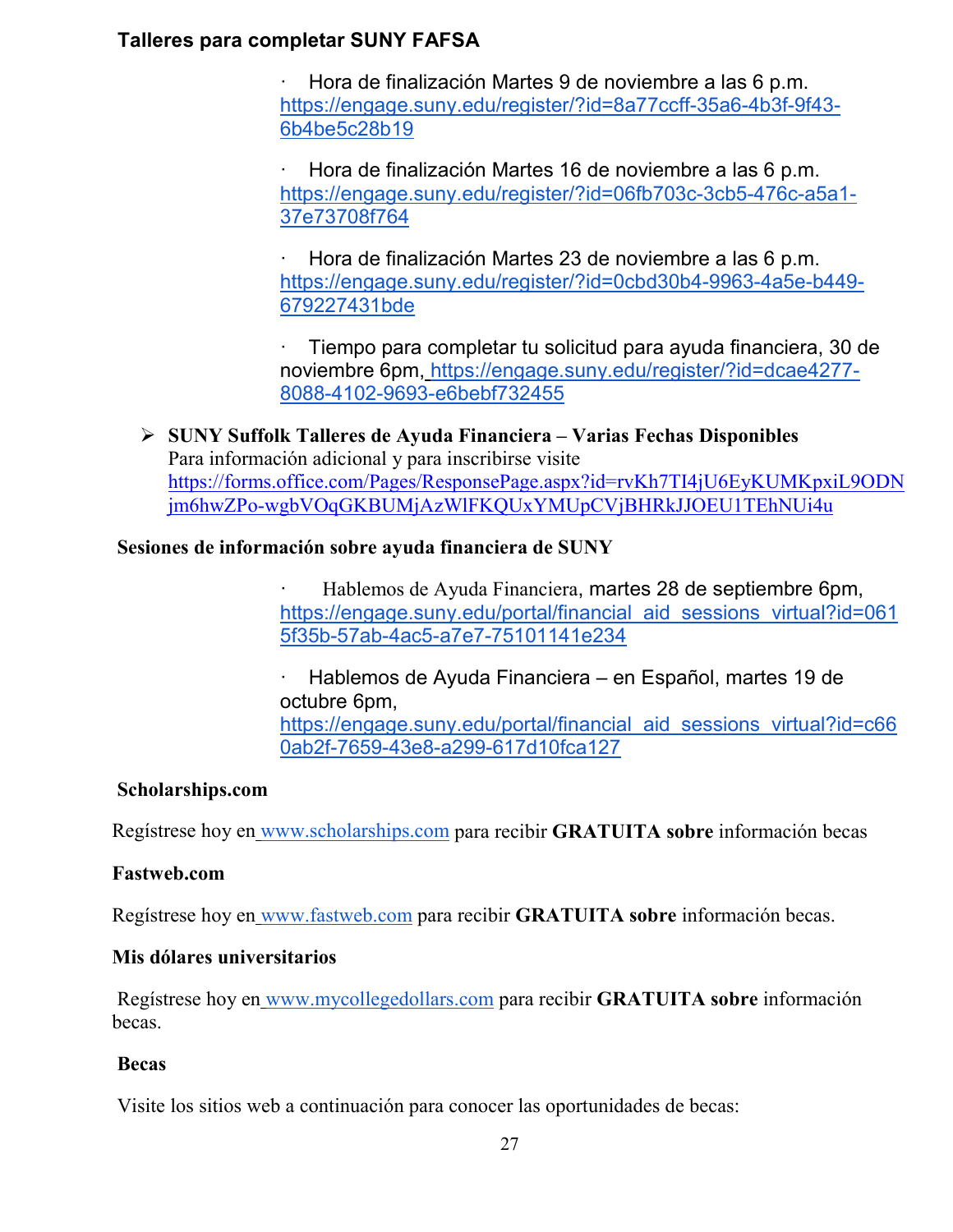[www.connections101.com](http://www.connections101.com/)

[www.scholarships4students.com](http://www.scholarships4students.com/)

[www.fastweb.com](http://www.fastweb.com/)

[www.scholarshipexperts.com](http://www.scholarshipexperts.com/)

[www.scholarships.com](http://www.scholarships.com/)

[www.finaid.org](http://www.finaid.org/)

### **Premios NYS Regents para hijos de veteranos fallecidos y discapacitados**

Proporciona \$ 450 por año a los estudiantes cuyos padres sirvieron en las Fuerzas Armadas de los EE. UU. Durante períodos específicos de guerra o emergencia nacional y, como resultado del servicio, murieron, sufrieron un 40% o más discapacidad, fue clasificado como desaparecido en acción o fue prisionero de guerra. El veterano debe ser residente del estado de Nueva York o haber sido residente del estado de Nueva York en el momento de la muerte o ser clasificado como desaparecido en acción. Para obtener información adicional, visit[e](https://www.hesc.ny.gov/pay-for-college/military-corner.html) <https://www.hesc.ny.gov/pay-for-college/military-corner.html>

### **Incentivo y Tributo de Reconocimiento Mejorado Militar (MERIT) del Estado de Nueva York**

Beca de Incentivo y Tributo de Reconocimiento Mejorado Militar (MERIT) proporciona ayuda financiera a los hijos, cónyuges y dependientes financieros de miembros de las Fuerzas Armadas de los Estados Unidos o milicias organizadas por el estado que, en cualquier momento en o después del 2 de agosto de 1990, mientras eran residentes del estado de Nueva York, murieron o quedaron grave y permanentemente discapacitados mientras realizaban sus deberes militares, ya sea en combate o no. Para obtener información adicional, visit[e](https://www.hesc.ny.gov/pay-for-college/military-corner.html) <https://www.hesc.ny.gov/pay-for-college/military-corner.html>

### **Programa de incentivos STEM del estado de Nueva York**

Proporciona una beca de matrícula completa de SUNY o CUNY para el 10 por ciento de los mejores estudiantes de la escuela secundaria del estado de Nueva York si persiguen un título de STEM y trabajan en un campo de STEM en el estado de Nueva York durante 5 años. Para obtener información adicional, visite [www.hesc.ny.gov](http://www.hesc.ny.gov/)

### **Ayuda para la educación de maestros del estado de Nueva York para la educación universitaria y superior (TEACH) Subvención**

Subvenciones de hasta \$ 4,000.00 por año para estudiantes a cambio de servicios en escuelas primarias o secundarias públicas o privadas que atienden a estudiantes de familias de bajos ingresos.

Para más información visite [www.hesc.ny.gov](http://www.hesc.ny.gov/)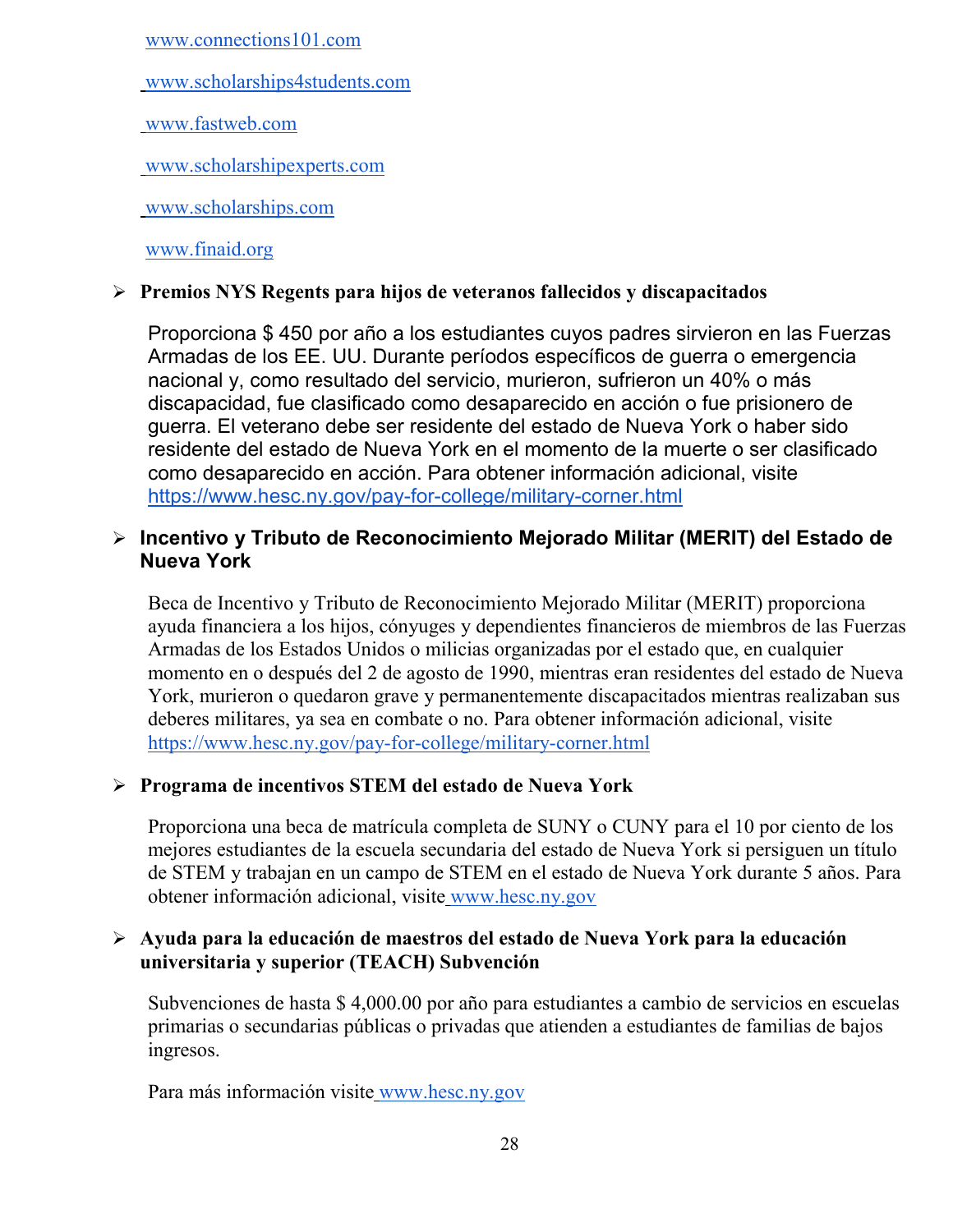### **Programa de asistencia para la matrícula del estado de Nueva York (TAP)**

Ayuda a los residentes de NY elegibles a pagar la matrícula en las escuelas aprobadas del estado de Nueva York. Los premios anuales de TAP pueden ser de hasta \$ 5,665.00. Debido a que TAP es una subvención, no tiene que reembolsarse. Para obtener información adicional, visite [www.hesc.ny.gov/tap](http://www.hesc.ny.gov/tap)

### **Beca NYS Excelsior**

El programa cubre la matrícula para los estudiantes elegibles de SUNY y CUNY cuyas familias ganan \$ 125,000. Para obtener información adicional, visit[e](http://www.hesc.ny.gov/) [www.hesc.ny.gov/](http://www.hesc.ny.gov/)excelsior

### **NYS Dream Act**

El senador Jose Peralta NYS DREAM Act (DREAM Act) permite que los estudiantes indocumentados y otros estudiantes elegibles soliciten ayuda financiera del estado de Nueva York. Los estudiantes que cumplan con los requisitos de elegibilidad de la NYS DREAM Act para la asistencia a la escuela secundaria, la finalización de la escuela secundaria, la matrícula estatal de SUNY o CUNY y la ciudadanía o el estado migratorio podrán solicitar uno o más programas de ayuda financiera para estudiantes del estado de Nueva York. Para obtener información adicional, visite [www.hesc.ny.gov/dream](http://www.hesc.ny.gov/dream)

### o **Talleres Dream ACT de SUNY NYS:**

o Sábado 6 de noviembre 10 am- Sesión de inglés[,](https://engage.suny.edu/portal/dream_act_workshops?id=74685943-7c49-4330-b779-55ad83c5ba99) [https://engage.suny.edu/portal/dream\\_act\\_workshops?id=74685943-7c49-](https://engage.suny.edu/portal/dream_act_workshops?id=74685943-7c49-4330-b779-55ad83c5ba99) [4330-b779-55ad83c5ba99](https://engage.suny.edu/portal/dream_act_workshops?id=74685943-7c49-4330-b779-55ad83c5ba99)

o Sábado 6 de noviembre 12:00 h - Sesión de español[,](https://engage.suny.edu/portal/dream_act_workshops?id=3808f271-4ffb-4aab-b9bd-507281ac28c2) [https://engage.suny.edu/portal/dream\\_act\\_workshops?id=3808f271-4ffb-](https://engage.suny.edu/portal/dream_act_workshops?id=3808f271-4ffb-4aab-b9bd-507281ac28c2)[4aab-b9bd-507281ac28c2](https://engage.suny.edu/portal/dream_act_workshops?id=3808f271-4ffb-4aab-b9bd-507281ac28c2)

### **Premio de matrícula mejorada del estado de Nueva York**

Este programa permite a los estudiantes de Nueva York que asisten a universidades privadas sin fines de lucro en Nueva York recibir asistencia financiera para completar su título universitario. El programa proporciona un premio máximo de \$ 6,000, requiere que las universidades privadas participantes proporcionen una matrícula equivalente y congelen la matrícula del estudiante durante la duración del premio, maximizando el beneficio financiero para el estudiante. Para obtener información adicional, visite [www.hesc.ny.gov](http://www.hesc.ny.gov/)

### **Oportunidades de becas para estudiantes afroamericanos**

Para obtener información adicional, visit[e](http://www.scholarshiplibrary.com/index_php?title=Category:African_American&pageuntil=CSF-McCall+Educational+Foundation#mw-pages) [www.scholarshiplibrary.com/index\\_php?title=Category:African\\_American&pageuntil=](http://www.scholarshiplibrary.com/index_php?title=Category:African_American&pageuntil=CSF-McCall+Educational+Foundation#mw-pages) [CSF-McCall+Educational+Foundation#mw-pages](http://www.scholarshiplibrary.com/index_php?title=Category:African_American&pageuntil=CSF-McCall+Educational+Foundation#mw-pages)

### **Oportunidades de becas del College Board**